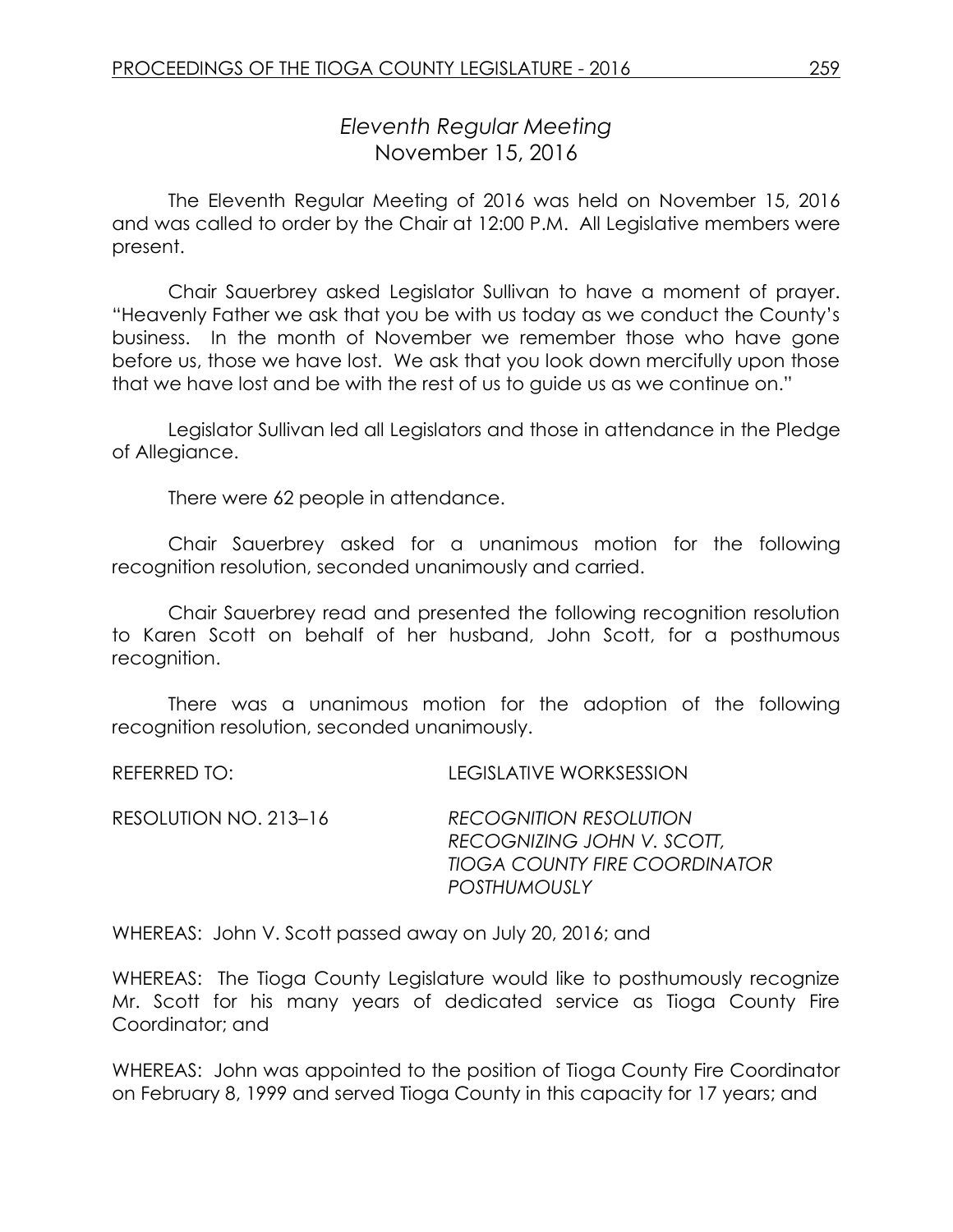WHEREAS: John was a member and past Chief of the Campville Fire Department for 46 years; and

WHEREAS: John was a member of the New York State Association of Fire Chiefs and Chairman of the NYSAFC annual Fire Conference. He was also a member of FASNY. He served as a member of the Tioga County Search & Rescue and HAZMAT; and

WHEREAS: John was a leader, a mentor, a favored friend to all the firefighters he encountered, guiding and advising them as they developed the skills of firefighting; and

WHEREAS: John is survived by his wife, Karen and his daughter Denise; therefore be it

RESOLVED: That the Tioga County Legislature, on its own behalf, as well as on behalf of the citizens of Tioga County, express sincere gratitude and recognize John V. Scott posthumously for his years of dedicated service to Tioga County as Tioga County Fire Coordinator; and be it further

RESOLVED: That this resolution be spread upon the minutes of this meeting and a certified copy be presented to the family of John V. Scott.

#### ROLL CALL VOTE

Unanimously Yes – Legislators Sullivan, Weston, Hollenbeck, Huttleston, Monell, Mullen, Sauerbrey, Roberts and Standinger.

No – None.

Absent – None.

#### RESOLUTION ADOPTED UNANIMOUSLY.

Legislator Standinger spoke. "I will keep this brief. I will say that I first kind of met John in my prior career with the State Police and he was a dedicated fireman. I think that is probably the best thing I can say about John because he was dedicated. He gave us a lot of years of service in this County to the people that reside here and I will say one thing "fantastic" because that is what he always said before our committee meetings. He was always a bright light and unfortunately he is not here with us, but we have a lot of stories to tell about him. Thank you."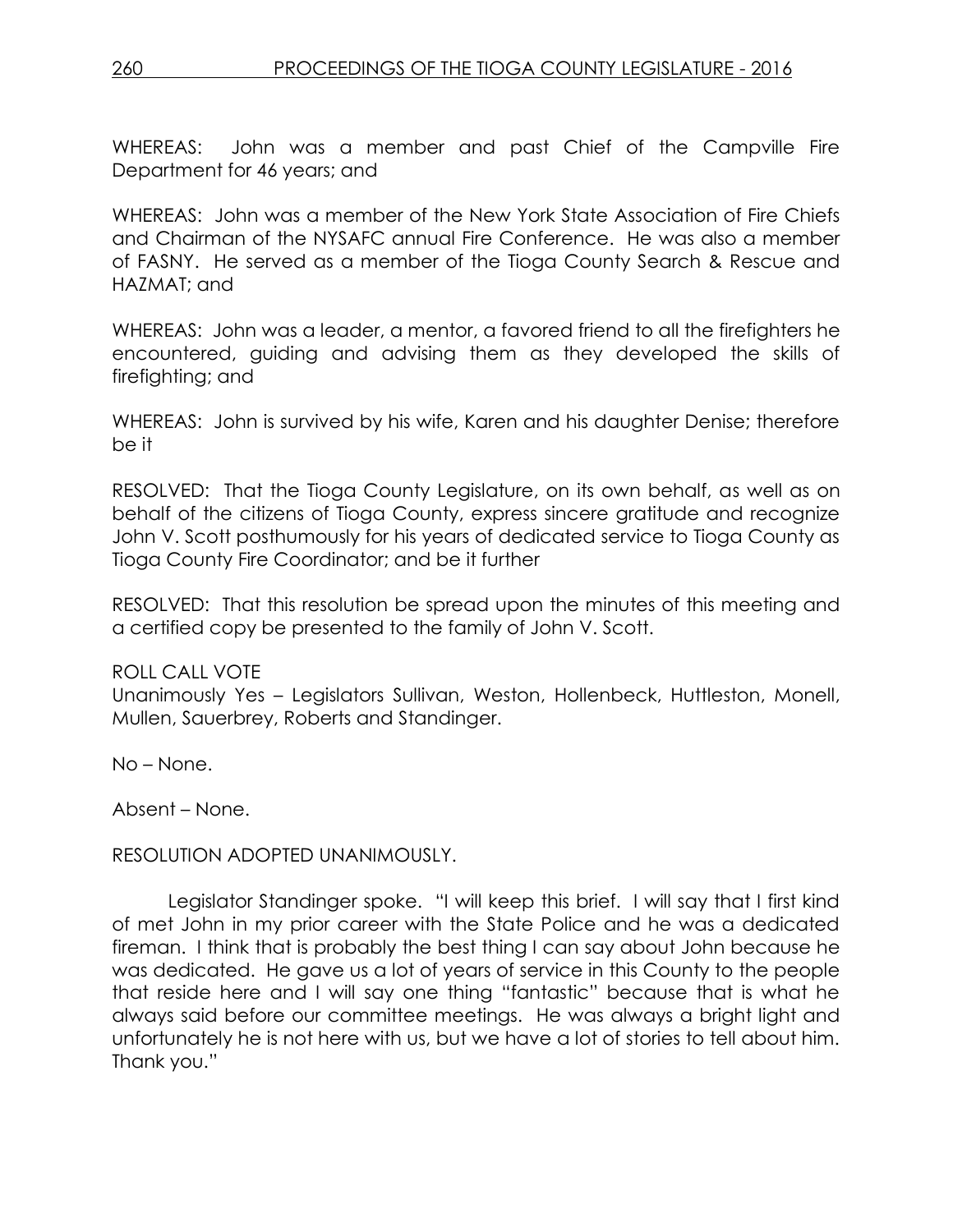Frank Okrasinski, Fire Coordinator spoke. "In order to keep this short I wrote it down. I first met John in 1983 when I became a member of the County Fire Investigation Team. I was really new to that kind of stuff and did not know anything and John explained that it is just a puzzle and there are some pieces missing, so keep looking, you will find it. Later on John became a Commissioner for the Town of Owego Fire District and at that time I was the Southside Fire Chief, so at the same time I became the Senior Fire Investigator. It got quite confusing sometimes because sometimes I was John's boss and sometimes he was my boss.

"We had an investigation one Sunday up in Dryden. Tompkins County did not have a team at the time so they called us to go help them and it was a fire supposedly started by a juvenile at a park structure in Dryden, and they thought that the juvenile was using gasoline. By the way the State Police found him walking down the street with a bottle of ginger ale that looked funny and it really smelled funny and he refused to drink it, but anyway they heard that we had some equipment that could find the gasoline leftover from a fire. I called John and he knew how to use the equipment better than I did, so I called John and I said how about you come up and help me. We will not be long. Well, it was a really nice outhouse and it really had a nice holding tank underneath it, and neither John or I crawled in too close with the sniffer to find out. I guess it is needless to say that when I tried to get my budget through that year I had to explain a lot of details.

"John became the Fire Coordinator as we saw in 1999 and us Deputy Coordinators started calling him the boss. Well, he was not bossy, it was just to remind him that he was the leader and he was responsible for us. He always gave orders with please or can you, or would you, if you do not mind, those kind of things. He never asked us to do anything that he would not do and he hardly ever missed a meeting, investigation, search or Hazmat call. John became well known throughout the State with his New York State Association of Fire Chiefs and even with that he kept bringing back news and ideas to our County to make the Fire Service in Tioga County much better, stronger and, of course, more respected. Whenever a situation came up or a decision had to be made by John, his yardstick always was how will the answer affect and make the Fire Service in Tioga County better and stronger. He, of course, is missed and I hope we continue using his leadership style to build a stronger and better fire service. Thank you Karen and Denise for sharing him with us and boss please keep an eye on us."

Karen Scott spoke. "Thank you very much and I appreciate it very much. It really meant a lot to him."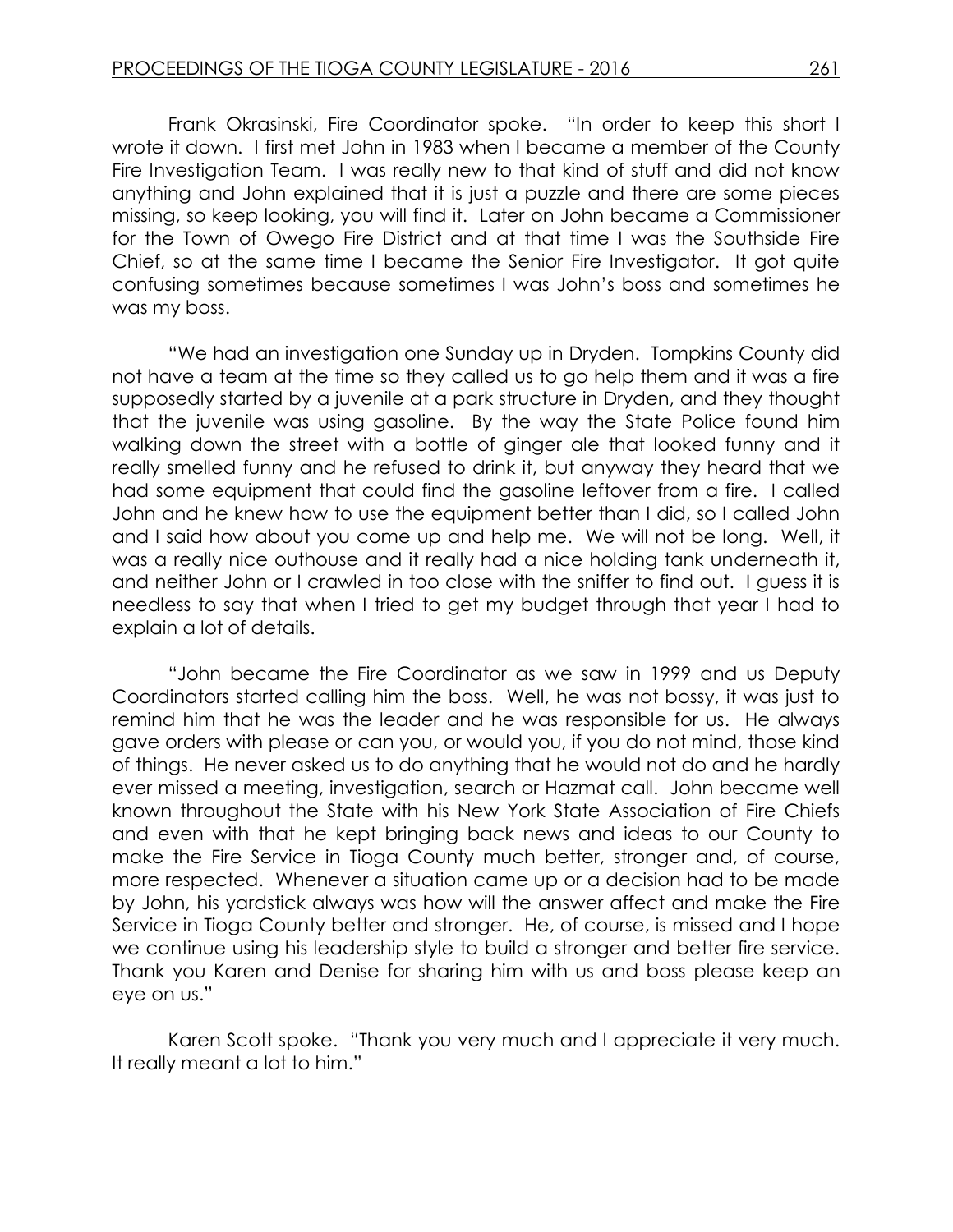Chair Sauerbrey asked for a unanimous motion for the following recognition resolution, seconded unanimously and carried.

Legislator Standinger read and presented the following recognition resolution to Sandra Nugent of the Department of Social Services

There was a unanimous motion for the adoption of the following recognition resolution, seconded unanimously.

REFERRED TO: HEALTH & HUMAN SERVICES COMMITTEE

RESOLUTION NO. 214-16 *RECOGNIZE SANDRA R. NUGENT 31 YEARS OF DEDICATED SERVICE DEPARTMENT OF SOCIAL SERVICES*

WHEREAS: Sandra R. Nugent began her career with the Tioga County Department of Social Services as a Part-time Account Clerk Typist in the Accounting Unit in September 1985 and began full-time in the Support Collection Unit in November, 1985. Sandra was promoted to Senior Account Clerk Typist in September 1987 and to her current title of Support Investigator in July 2001; and

WHEREAS: Sandra R. Nugent has been a dedicated and loyal employee in the performance of her duties; and

WHEREAS: Sandra R. Nugent has shown the highest levels of reliability, trust, loyalty and competence in the performance of her duties; and

WHEREAS: Sandra R. Nugent will retire on November 30, 2016; now therefore be it

RESOLVED:That the Tioga County Legislature, on its own behalf, as well as on behalf of the citizens of Tioga County, express sincere gratitude to Sandra R. Nugent for her thirty-one years of dedicated and loyal service to the Tioga County Department of Social Services and its most vulnerable citizens; and be it further

RESOLVED: That this resolution be spread upon the minutes of this meeting and a certified copy be presented to this loyal, dedicated and outstanding employee, Sandra R. Nugent.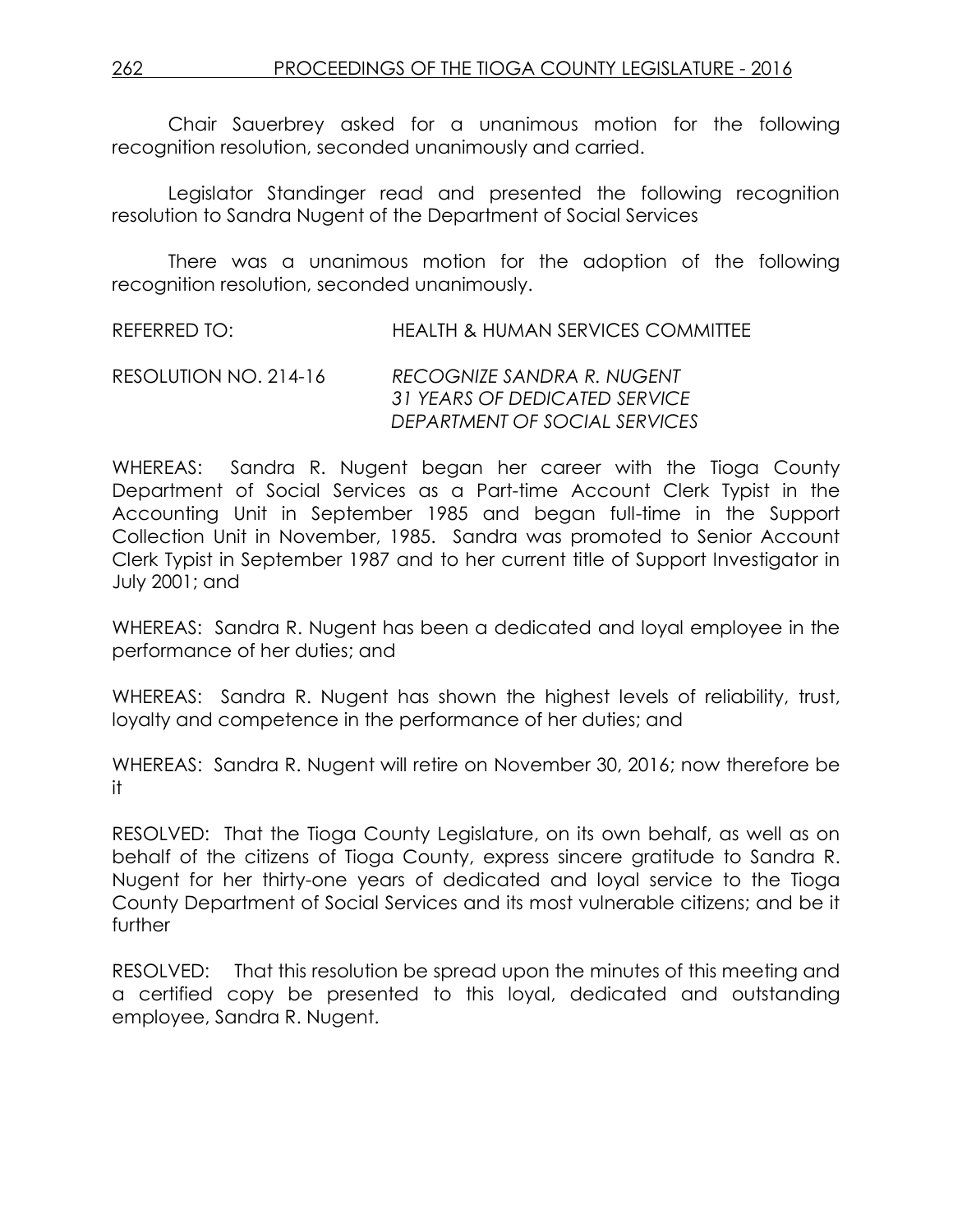ROLL CALL VOTE

Unanimously Yes – Legislators Sullivan, Weston, Hollenbeck, Huttleston, Monell, Mullen, Sauerbrey, Roberts and Standinger.

No – None.

Absent – None.

RESOLUTION ADOPTED UNANIMOUSLY.

Legislator Standinger spoke. "31 years is a long time and you certainly deserve this award that you are getting."

Shawn Yetter, Commissioner of Social Services spoke. "Sandy is actually done working. Even though she is retiring on November 30, last week was her last week and we spent a very good exit interview together. Most of the things that we talked about are between her and me. There were a few tears shed there, but today we are here to celebrate what has been a wonderful career and dedication to the County.

"Sandy has spent pretty much her entire 31 years with the Department in the Child Support Unit, moving her way up from Account Clerk Typist to a Senior Account Clerk Typist, to Support Investigator in 2001, the title she has held for the past 15 years. Over all those years Sandy has proven herself to be dedicated, hardworking, and very productive. She has worked with literally thousands of parents to help them navigate their way through the world of child support and during all that time I truly never received a client complaint regarding Sandy and, in fact, her personnel file has several letters from child support recipients thanking her for her efforts and diligence.

"Sandy has always been held in high regard by not only the people we serve, but by her peers, supervisors, and other agency personnel for her dedication and diligence. While I do not have to interact much with Sandy and her daily work, in reviewing the outcomes for the Child Support Unit each month, Sandy is consistently at the top of her game. I have mentioned in the past that her employee recognition milestone events that besides being a dedicated, hardworking and very productive employee, Sandy is pretty well known for her vocal aptitude. You always know when she is in the room, but Sandy please know that that is a trait we have all grown to love about you. Along with that strong presence and personality Sandy also quietly goes about her business, getting things done behind the scenes. She has always been right there to help with agency and HHS building events both in the planning process and the work to make them happen.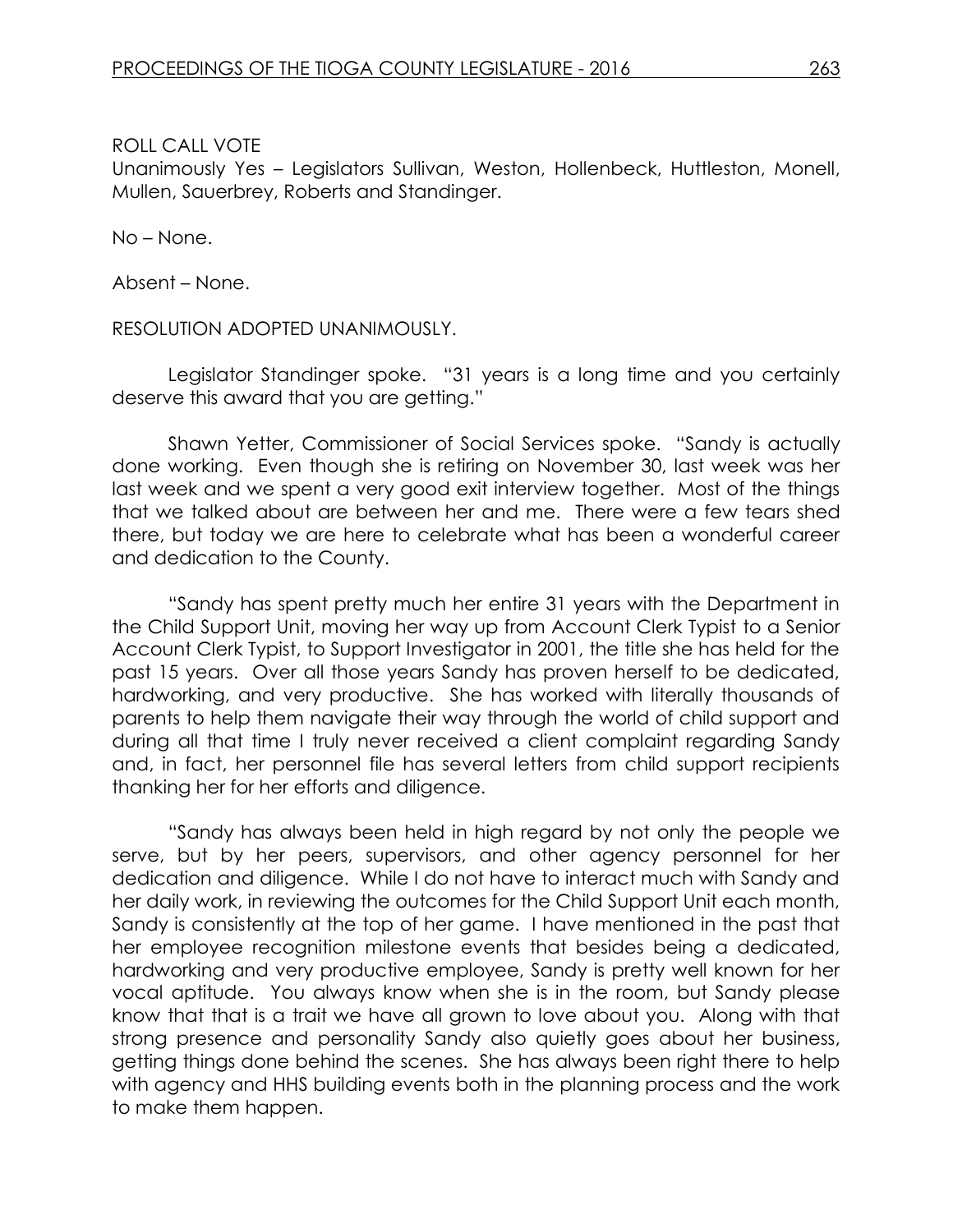"Sandy clearly cares about her coworkers and trying to make coming to work every day enjoyable in the midst of the issues that we work with and encounter each day. Sandy on behalf of the many parents and children that you have helped over the years in Tioga County thank you for your steadfast devotion to what you do, for always coming to work to work and for being a great person to have as a part of our team."

Sandra Nugent spoke. "I would like to thank Commissioner Yetter and all my supervisors and coworkers for the pleasure of working with them over the years. Through good times and bad, both private and professional you have been giving me support and guidance. I hope these 31 years have been as pleasurable for all of you as it has been for me. Again, thank you."

William Ostrander of the Employee Recognition Committee presented the Employee of the 3rd Quarter 2016 to Amy Potter, Payroll Supervisor in the Treasurer's Office. "If you do not know what I do for the County, I make maps and when I first came to the County and found out there was a County Treasurer I was pretty excited because that meant there was a county treasure and I would be able to make a County treasure map. I was in the Treasurer's Department one day and I asked well where is the treasure, and they said well there is not a treasure per se. That was pretty disappointing.

"About a month ago several of the staff in that Department were poking around and they discovered a treasure and they let the Employee Recognition Committee know because the Committee every three months goes on a treasure hunt. This was such a significant treasure that actually six members of the staff sent details to the Committee and the treasurer was Amy Potter, our Employee of the 3rd Quarter.

"I think I still have to make that map. One of the things that caught the Committee's eye was that since Amy has been in the Treasurer's Department she has been promoted three times and what happens in that Department when you are promoted is they keep moving you farther and farther back into the suite. When we went to tell her you have won the employee of the quarter and you need to be at the meeting today, we found we had to go very very deep into that suite to find her and I think if I needed to find her again I would need a map to do that.

"Here is some reasons why Amy is such a treasurer according to her fellow workers. Amy began working for the Tioga County Department of Social Services in January 2007 as a Database Clerk. She became an Account Clerk Typist in July 2007 and was promoted to Senior Account Clerk Typist in December 2007 where she remained until February 2015 when she made the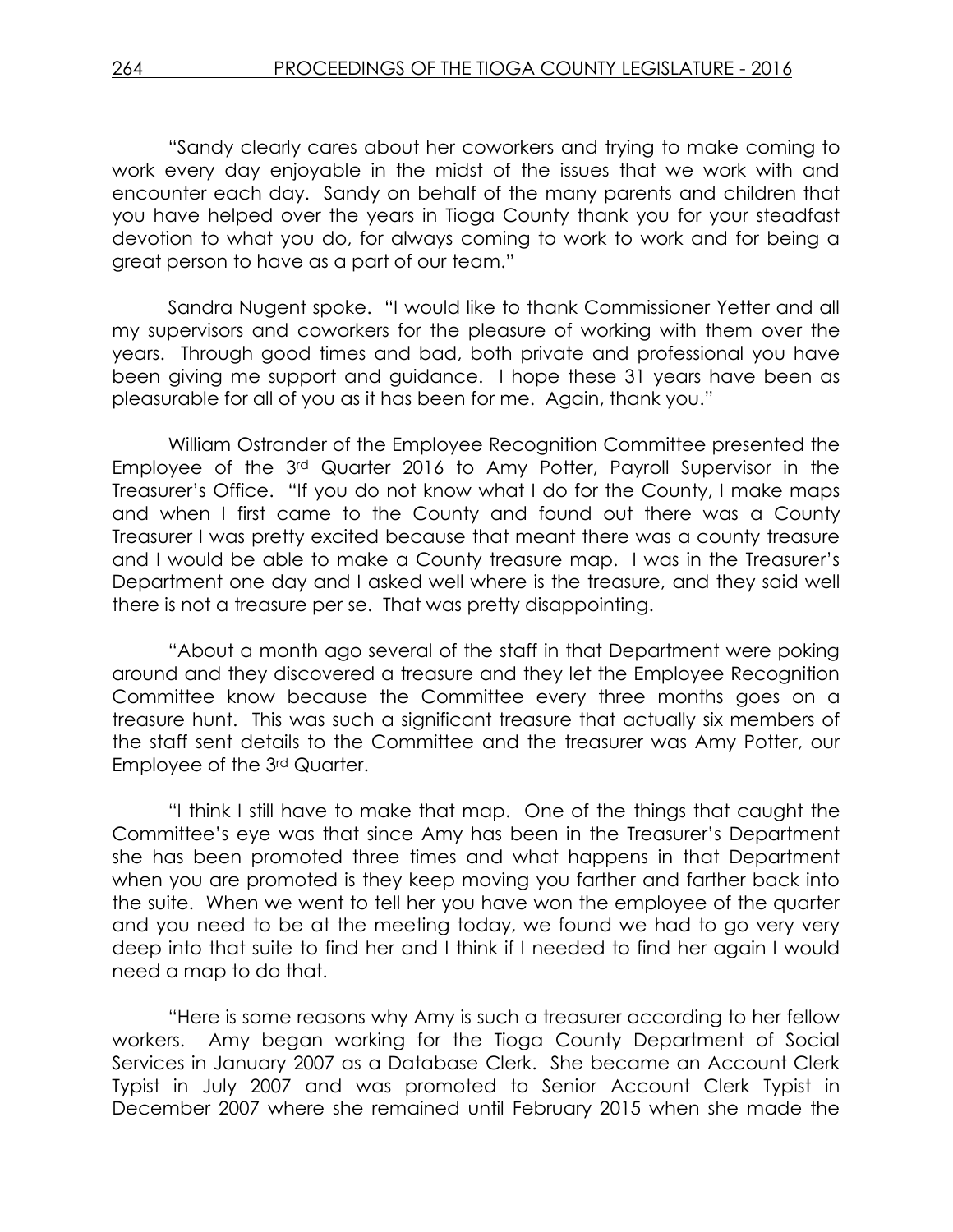move to 56 Main Street and became the Senior Payroll Clerk in the Treasurer's Office. In June of 2016 Amy became the Tax Roll Supervisor and then in September moved to Payroll Supervisor, which makes her one of the most popular employees in the County, at least with the other employees. Amy won DSS Employee of the Month in 2012.

"In the words of some fellow employees, Amy is kind, hardworking, diligent, and an excellent communicator. Amy is willing to tackle anything that is thrown at her. She has proven to be a great team player and is a huge asset to the Treasurer's Office and to Tioga County. Amy and her husband Chris have been married for 25 years this month. They have three children, Tianna, Marissa, Bryant, and five cats. She likes to cook, attends Straits Corners Baptist Church, helps her husband in the Marine Corp League, and is involved in the Cancer Society Relay for Life. You are being recognized today."

Legislator Monell spoke. "After all those accolades it is very hard to come up here and say anything that Bill did not already say, but I will say that we found a gem because Amy has stepped up in ways that I cannot even imagine in the last three months. I am very proud of you. I think that you do a fantastic job up there. That smile that you have right now is infectious and I love it, so keep up the good work."

James McFadden, County Treasurer spoke. "We have certainly had a lot of challenges in this past year with a new financial accounting and payroll system, and I think I have lost about half of my staff during the past 14 months or something like that. As Tracy said, this employee has certainly stepped up to the challenge, a very difficult challenge to spit out payroll each and every two weeks. As a matter of fact in December we have three payrolls out of five Thursdays and perhaps a supplemental one. We have our work cut out for her. I think I am going to nominate her for employee of the next quarter. Tracy is absolutely correct that Amy is just a joy to come in and see every morning and some Saturday mornings I might add, and she has just been a very dedicated person. We pay people around 17 million dollars and every paycheck has to be perfected, everyone expects that. There are a lot of deductions. There is 50 years' worth of Union contracts and various tax withholdings, and she has to keep employees happy. She has to keep me happy. She has to keep the IRS happy. She just attacks everything with just that wonderful smile, so I hope I can see it for another year or two, or maybe 31. Thank you Amy. Thank you very much."

Amy Potter spoke. "Thank you and I could not do it without my coworkers and the support of my family. I have been putting in a lot of extra time to learn and be able to spit out the payrolls, which time is ticking. This is pay week. Thank you very much."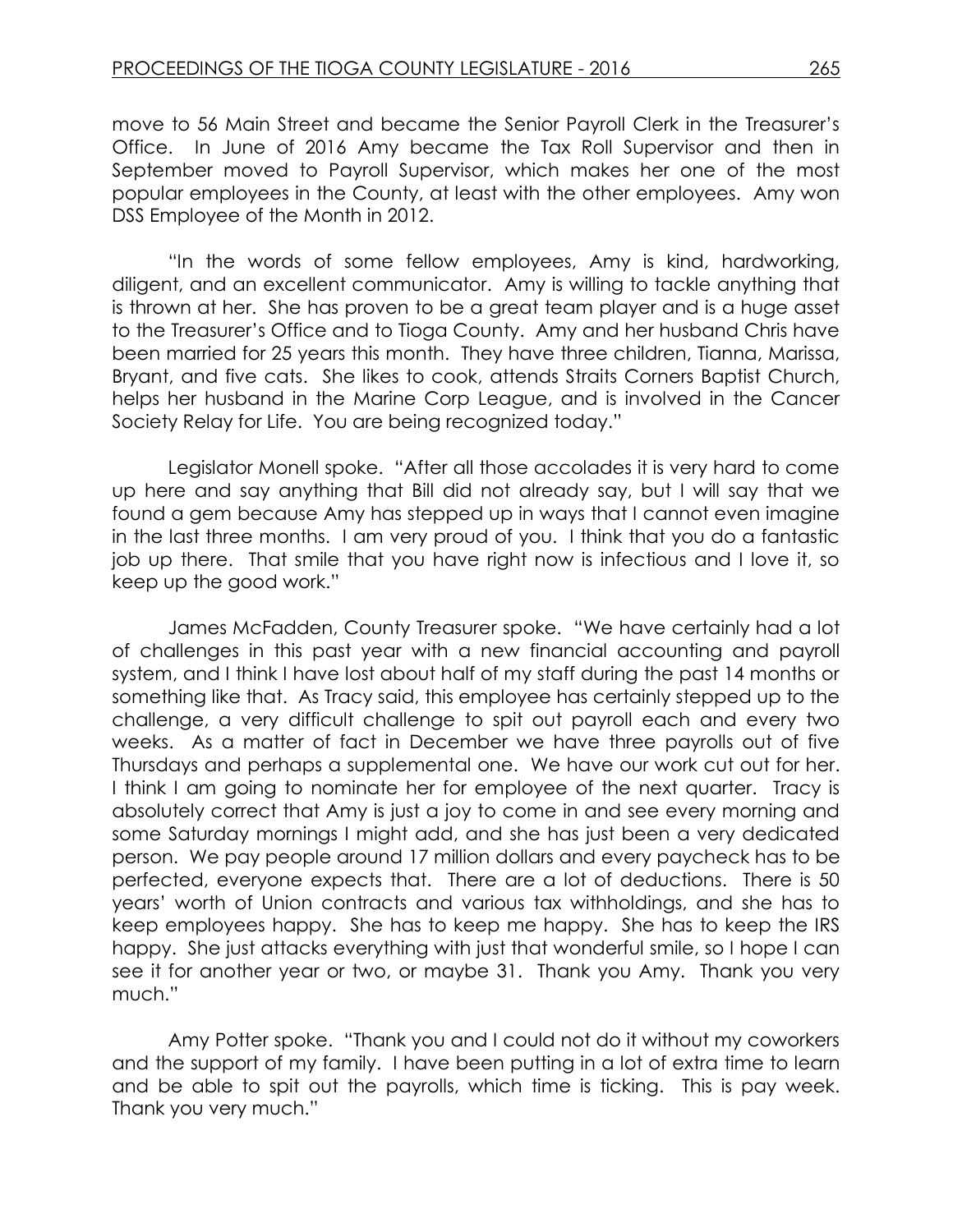Legislator Standinger read and presented the following Proclamation on National Healthy Lung Month to Rebecca Kaufman, Deputy Public Health Director.

### County of Tioga EXECUTIVE PROCLAMATION

WHEREAS: Lung disease is one of the most prevalent, deadly and costly chronic diseases; and

WHEREAS: Chronic lower respiratory disease is one of the top five leading causes of death in Tioga County; and

WHEREAS: 14% of the adults in Tioga County smoke cigarettes and smoking is one of the leading causes of lung disease; and

WHEREAS: Everyone should be aware of other common lung damaging agents, including: radon, fragrances, small particles and several chemicals; and

WHEREAS: Tioga County supports all measures designed to advance and protect the health of its citizens; therefore be it

RESOLVED: That the TIOGA COUNTY LEGISLATURE, County of Tioga, does hereby proclaim the month of November 2016 as

### NATIONAL HEALTHY LUNG MONTH

and urges all residents to take steps to educate themselves, their families, and the community about the importance of lung health.

Legislator Standinger spoke. "Well I will say this, I used to smoke cigarettes. I quit in 1992. If I can quit anyone else can."

Rebecca Kaufman, Deputy Public Health Director spoke. "If anyone has not come to see our facility in our Public Health Clinic, we have now every month our proclamation hanging on the wall. It has added some decoration to the place. I just wanted to say on behalf of the Public Health Department thank you for declaring National Healthy Lung Month. We continue to pursue our goals and our community health improvement plan, one of which is to reduce chronic disease and the other reduce substance abuse in our County.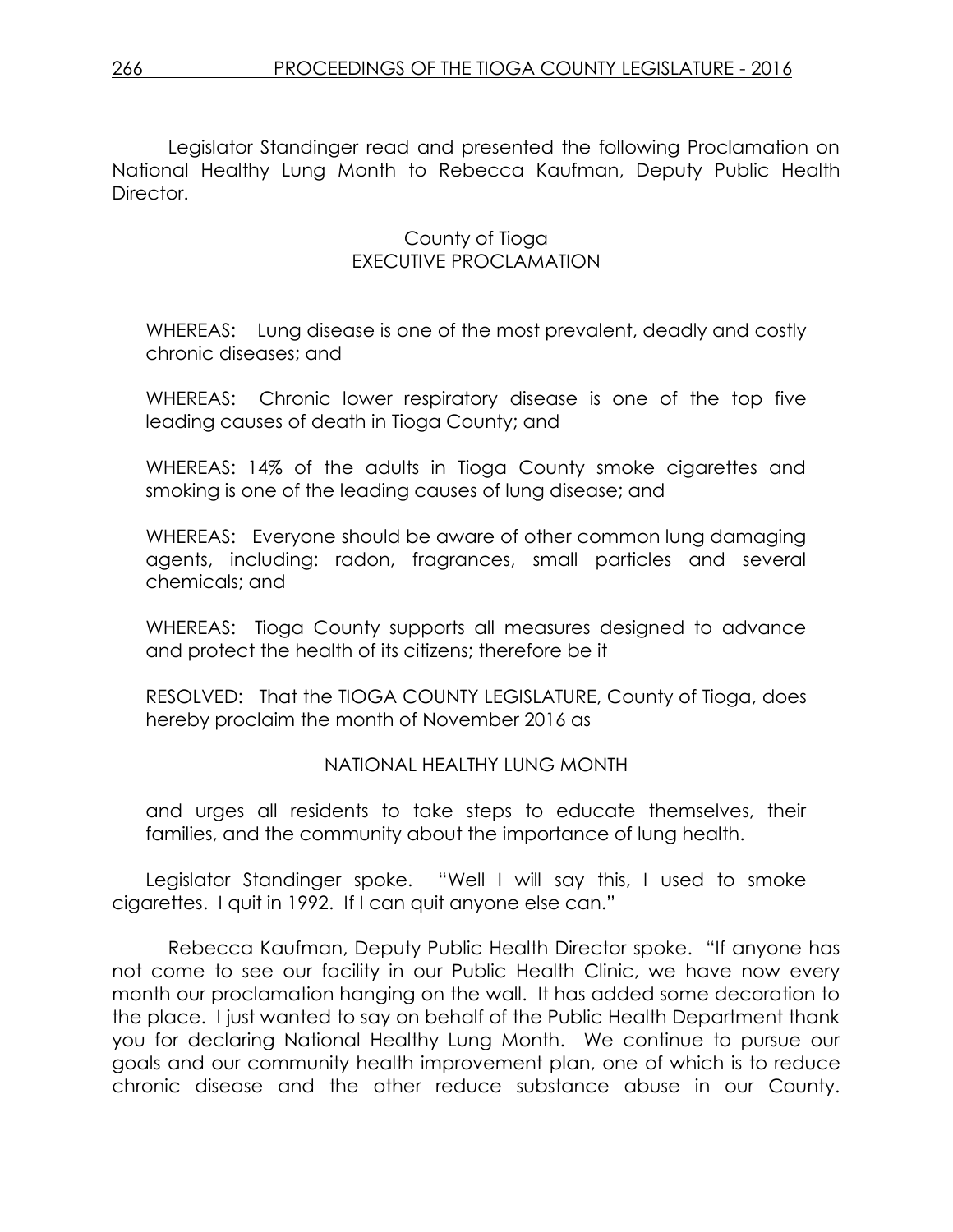Obviously healthy lung month fits into both goals, so we are happy to have this proclamation. Thank you."

Chair Sauerbrey noted the following Proclamation on Adoption Awareness Month.

#### **PROCLAMATION**

This November marks the 26th annual National Adoption Month. November 22, 2016 is National Adoption Day. Our task is to find permanent homes for all our children. Tioga County has finalized 0 adoptions thus far and has four pending for the remainder of 2016. Every child in America and Tioga County deserves a permanent, loving forever family and home; and

WHEREAS: Tioga County adoptive families serve as a source of love, identity, self-esteem and support for children freed for adoption in Tioga County; and

WHEREAS: Tioga County adoptive families provide a safe and stable home and a nurturing environment where children freed for adoption have the opportunity to live full and productive lives; and

WHEREAS: Accepting responsibility for the care of these children has proven to be very rewarding for many adoptive parents; and

WHEREAS: Numerous public and private agencies work to increase the public's awareness of the needs of children freed for adoption, and the enduring and valuable contribution of adoptive families; and

WHEREAS: It is appropriate to recognize all those in Tioga County who work together on the behalf of children freed for adoption; the adoptive families and the professional staff dedicated to ensuring these children become members of a stable and loving family; now therefore

THE TIOGA COUNTY LEGISLATURE does hereby Proclaim November as

### **ADOPTION AWARENESS MONTH**

in Tioga County and call upon all citizens, community agencies, religious organizations, medical facilities and businesses to increase their participation in our efforts to recognize adoptive families in Tioga County.

There was no privilege of the floor

Legislator Monell made a motion to approve the minutes of October 11, 2016, seconded by Legislator Hollenbeck, and carried.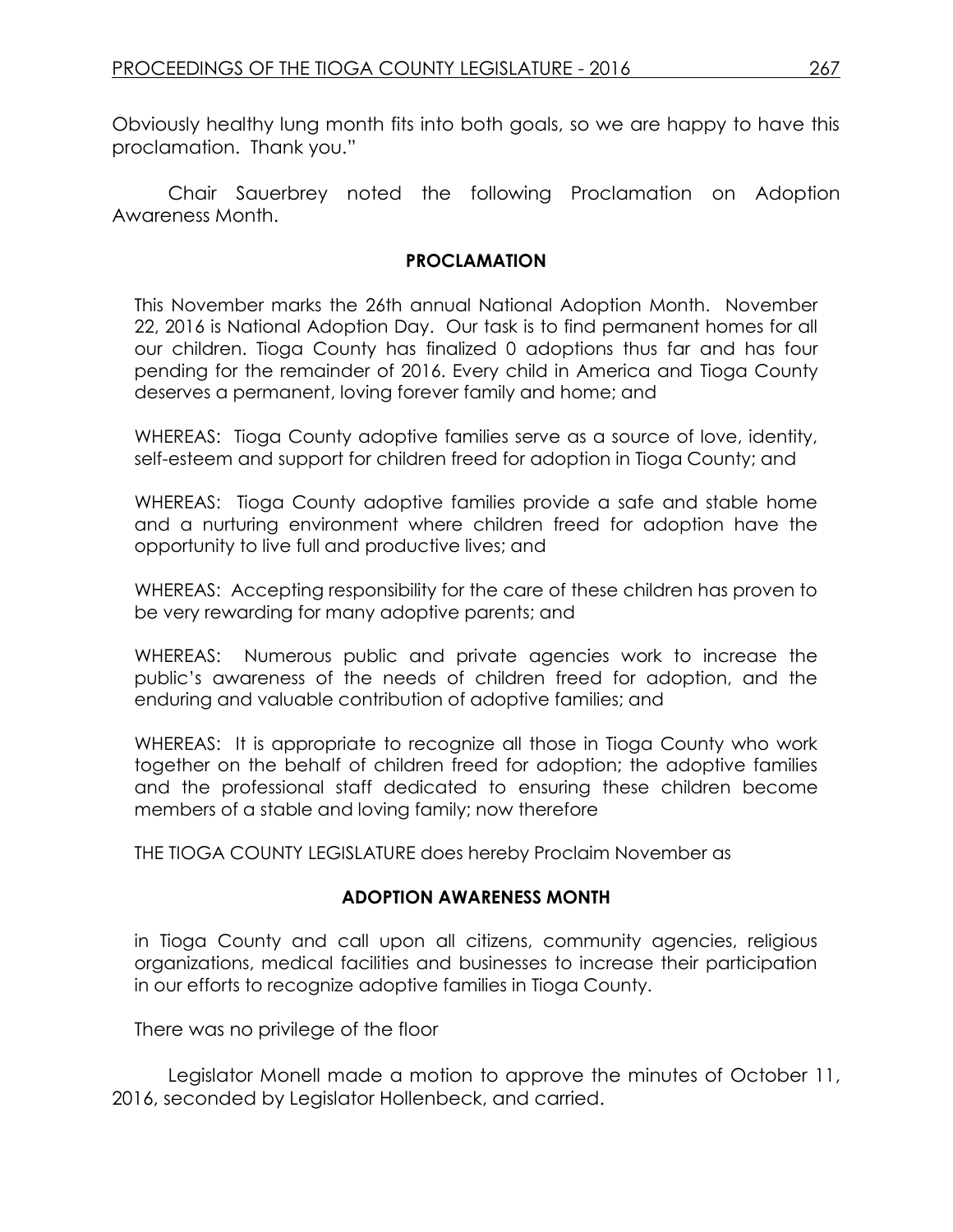Legislator Mullen moved for the adoption of the following resolution, seconded by Legislator Standinger.

| <b>REFERRED TO:</b> | <b>PUBLIC SAFETY COMMITTEE</b> |
|---------------------|--------------------------------|
|                     |                                |

| RESOLUTION NO. 215-16 | <b>TRANSFER OF FUNDS</b> |
|-----------------------|--------------------------|
|                       | <b>SHERIFF OFFICE</b>    |

WHEREAS: Funding for Jail Overtime within the Jail Budget will soon be depleted; and

WHEREAS: It will be necessary to continue to fund Correction Officer Overtime for the remainder of 2016; and

WHEREAS: Several accounts in the Sheriff's budget are projected to finish the year under spent; now therefore be it

RESOLVED: That the following funds be transferred to re-appropriate the Jail Overtime account as follows:

|     | From: A3110.540070 | Car Maintenance     | 3,000     |
|-----|--------------------|---------------------|-----------|
|     | A3110.540220       | Automobile Fuel     | 15,000    |
|     | A3110.540330       | Legal Fees          | 3,000     |
|     | A3110.540350       | Office Equip Maint. | \$<br>300 |
|     | A3110.540510       | Radio Repair        | 1,700     |
|     | A3110.540620       | Software            | 1,000     |
| To: | A3150.510030       | Overtime            | \$24,000  |

ROLL CALL VOTE

Yes - Legislators Sullivan, Weston, Hollenbeck, Huttleston, Monell, Mullen, Sauerbrey, Roberts and Standinger.

No – None.

Absent – None.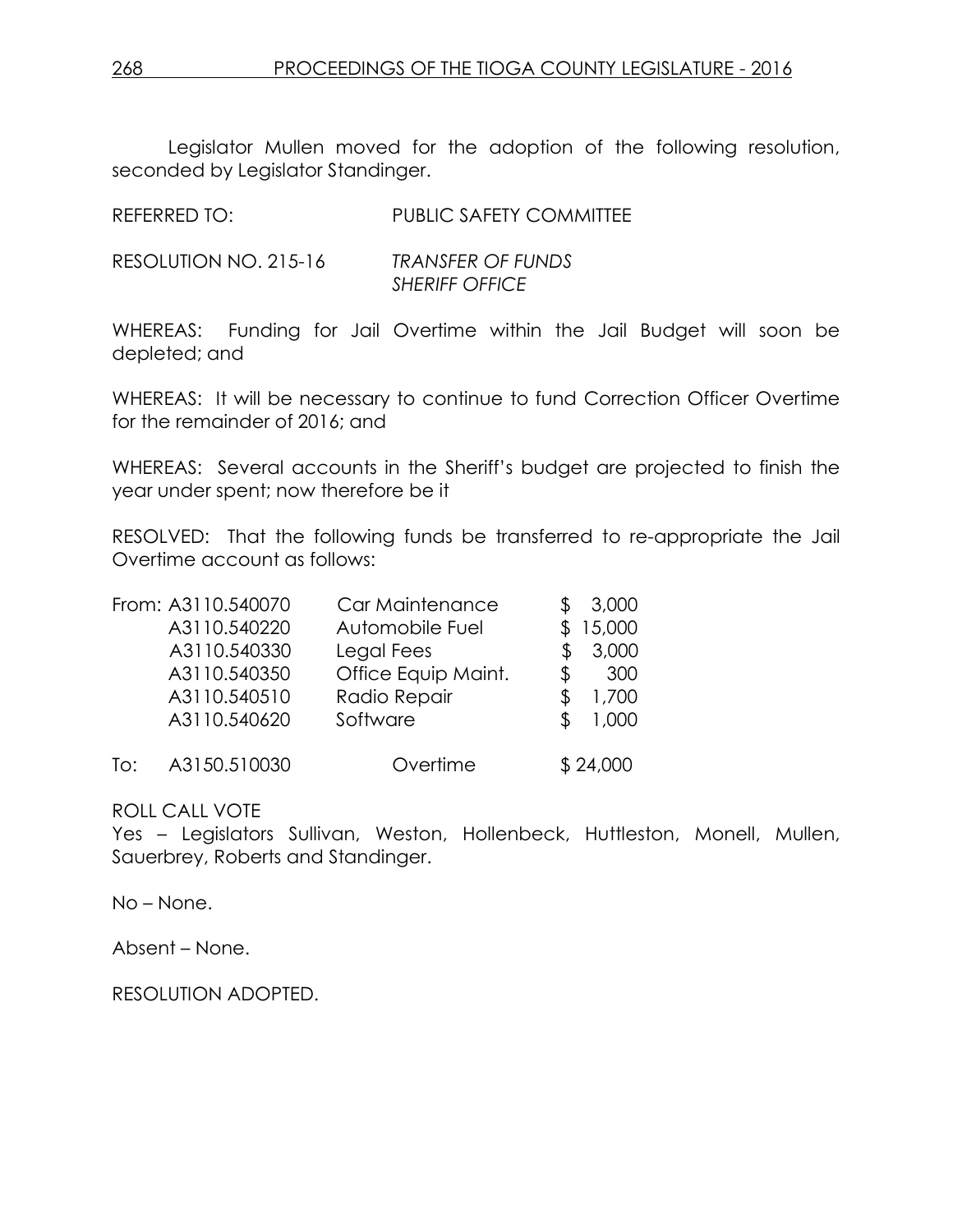Legislator Mullen moved for the adoption of the following resolution, seconded by Legislator Standinger.

| REFERRED TO:          | <b>PUBLIC SAFETY COMMITTEE</b><br><b>FINANCE COMMITTEE</b>                                                                |
|-----------------------|---------------------------------------------------------------------------------------------------------------------------|
| RESOLUTION NO. 216-16 | <b>APPROPRIATION OF FUNDS</b><br>2016 HOMELAND SECURITY GRANT<br><b>MODIFY 2016 BUDGET</b><br><b>EMERGENCY MANAGEMENT</b> |

WHEREAS: The New York State Office of Homeland Security Program (SHSP) has been awarded a grant of \$52,500 (contract #C973960) to the Tioga County Office of Emergency Management; and

WHEREAS: The grant will be used for the Dark Fiber Project which will connect county infrastructures; and

WHEREAS: Appropriation of funds requires legislative approval; therefore be it

RESOLVED: That the 2016 NYS Homeland Security Grant be appropriated as follows:

A3360.433566 Homeland Security 2016 Revenue \$52,500

A3360.520130 Homeland Security Grant– Equipment (Not Car)\$52,500

And be it further

RESOLVED: That the 2016 Emergency Management budget be modified to reflect the above changes.

ROLL CALL VOTE Yes – Legislators Sullivan, Weston, Hollenbeck, Huttleston, Monell, Mullen, Sauerbrey, Roberts and Standinger.

No – None.

Absent – None.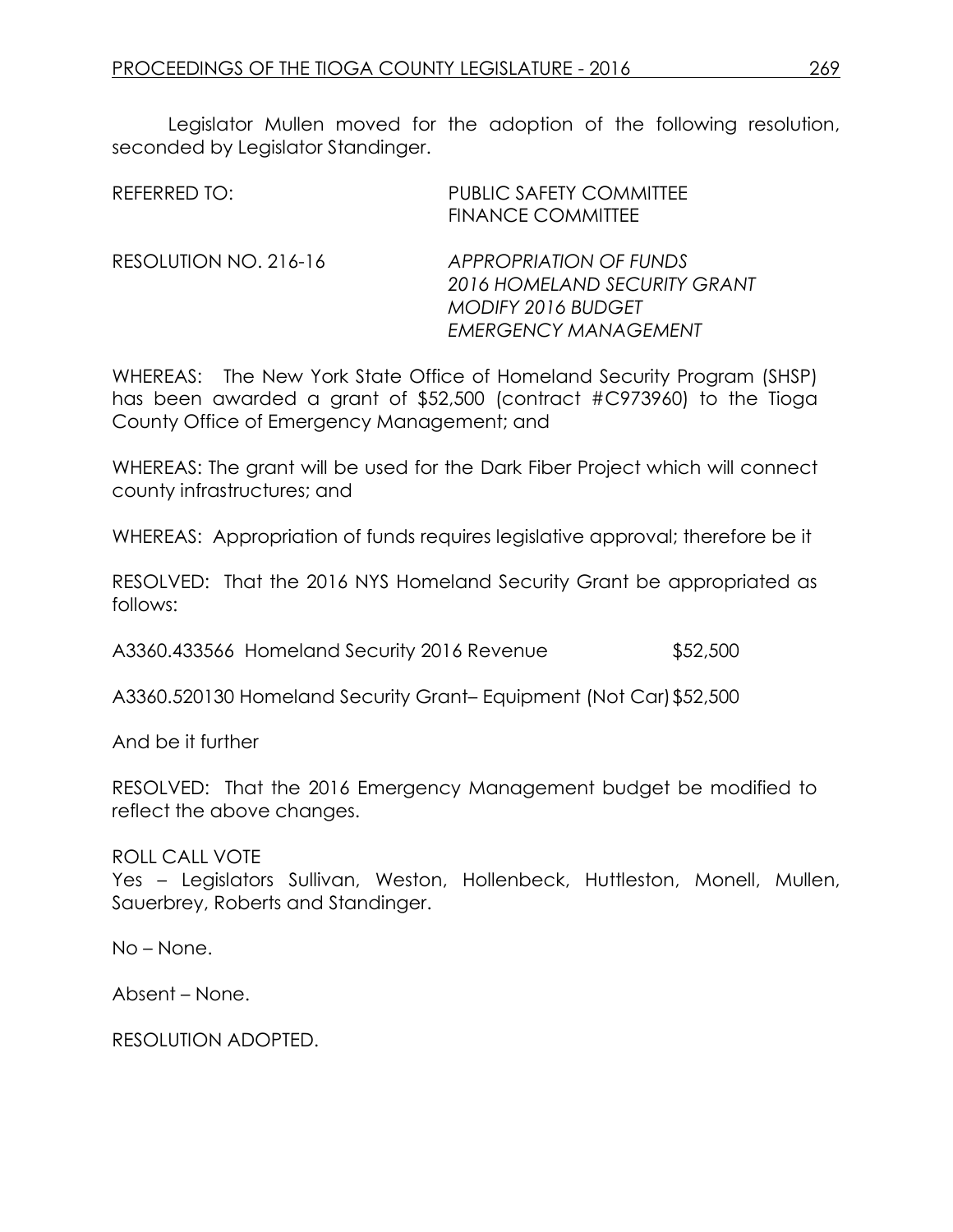Legislator Roberts moved for the adoption of the following resolution, seconded by Legislator Sullivan.

REFERRED TO: PUBLIC WORKS

RESOLUTION NO. 217-16 *AMEND 2016 BUDGET & APPROPRIATE FUNDS FROM SOLID WASTE FUND BALANCE TO HOUSEHOLD HAZARDOUS WASTE ACCOUNT*

WHEREAS: There is a significant increase in the amount of household hazardous waste being brought by Tioga County residents to Tioga County Solid Waste Hazardous Waste Program; and

WHEREAS: This increase has caused the budgeted amount to be exceeded for the 2016 Hazardous Waste Program; therefore be it

RESOLVED: That the Tioga County Legislature authorizes additional funds to be appropriated for 2016 Budget from the Solid Waste Fund Balance as follows:

From: B 359900 Appropriated Solid Waste Fund Balance \$20,000 To: B8160 542261 Household Hazardous Waste \$20,000

ROLL CALL VOTE

Yes – Legislators Sullivan, Weston, Hollenbeck, Huttleston, Monell, Mullen, Sauerbrey, Roberts and Standinger.

No – None.

Absent – None.

RESOLUTION ADOPTED.

Legislator Monell moved for the adoption of the following resolution, seconded by Legislator Mullen.

REFERRED TO: FINANCE/LEGAL RESOLUTION NO. 218-16 *AMEND BUDGET AND REQUEST CONTINGENCY FUNDS FOR INCREASE TO DISTRICT ATTORNEY FULL TIME SALARY* 

WHEREAS: On April 1, 2016 the state approved the recommended salary increases for state judges; and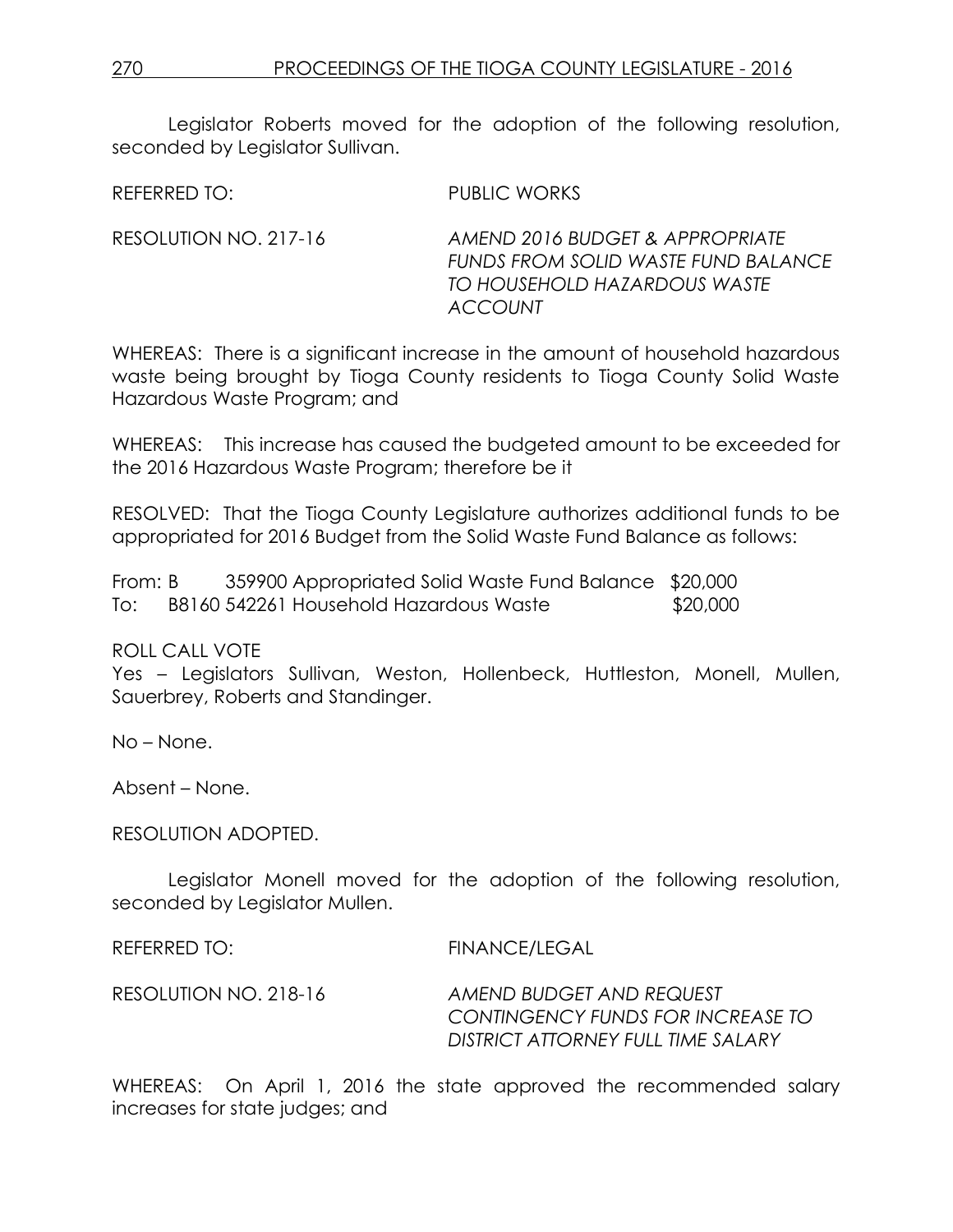WHEREAS: New York State Judiciary Law Section 183-a links judicial salaries to County District Attorney salaries to be equal or higher than the County Court Judge or Supreme Court Judge in a county, depending on county size and full time or part time status; and

WHEREAS: In May 2016 the Tioga County Legislature adopted Resolution 103-16 requesting the state to fund this mandated increase in the District Attorney's Salary; and

WHEREAS: There is a significant increase in the full time salary line item for the position of the Elected District Attorney and it occurred well after the county adopted the 2016 Budget. The total needed funds are \$30,850.00 in order to bring the DA's salary up to the mandated 2016 amount of \$183,000.00; therefore be it

RESOLVED: That the Tioga County Legislature authorizes a transfer from contingency account to amend the District Attorney's 2016 budget as follows:

| From: A1990 540715 Contingency Account |                                                 | \$30,850 |
|----------------------------------------|-------------------------------------------------|----------|
| To:                                    | A1165 510010 District Attorney Full Time Salary | \$30,850 |

ROLL CALL VOTE

Yes – Legislators Sullivan, Weston, Hollenbeck, Huttleston, Monell, Mullen, Sauerbrey, Roberts and Standinger.

No – None.

Absent – None.

RESOLUTION ADOPTED.

Legislator Huttleston moved for the adoption of the following resolution, seconded by Legislator Sullivan.

REFERRED TO: ADMINISTRATIVE SERVICES COMMITTEE

RESOLUTION NO: 219-16 *REQUEST FOR TRANSFER FROM DMV TO COUNTY CLERK BUDGET AND CONTINGENCY FUND TRANSFER TO COUNTY CLERK*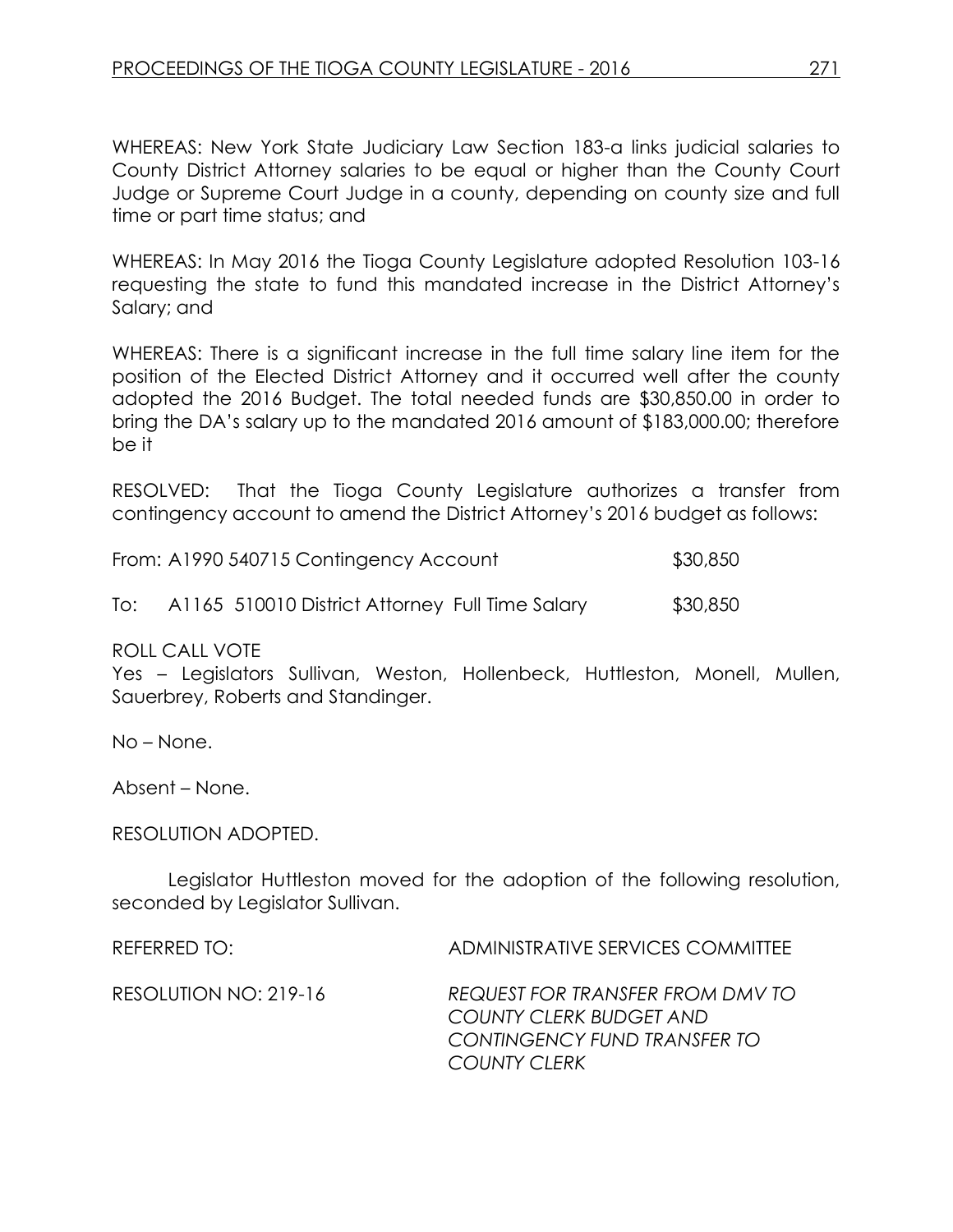## 272 PROCEEDINGS OF THE TIOGA COUNTY LEGISLATURE - 2016

WHEREAS: Due to an omission of salary for 1 FTE from the 2016 Clerks Full time budget line there is a shortage of \$32,006 in salary and \$10,000 in associated fringe; and

WHEREAS: The Clerks budget has had a savings of \$10,000 in salary and fringe due to transition of employees that are compensated at a lesser amount than the former staff; and

WHEREAS: The DMV Part time budget has seen a savings of \$10,300 in payroll costs due to personal changes; and

WHEREAS: The total shortage not covered by cost savings in the Clerk Full Time salary and fringe budget is \$20,330 and will need to be covered through transfer from the County contingency fund; be it therefore

RESOLVED: That the following sums be transferred:

| From:<br>A1411 510020 DMV Part time /Temporary                                                                                                                           | \$10,300.00                                       |
|--------------------------------------------------------------------------------------------------------------------------------------------------------------------------|---------------------------------------------------|
| To:                                                                                                                                                                      |                                                   |
| A1410 510010 Clerk Full Time                                                                                                                                             | \$10,300.00                                       |
| From:<br>A1990 540715 Contingency Transfers                                                                                                                              | \$20,330.00                                       |
| To:<br>A1410 510010 Clerk Full Time<br>A1410 581088 Clerk State Retirement Fringe<br>A1410 583088 Clerk Social Security Fringe<br>A1410 584088 Clerk Workers Comp Fringe | \$12,630.00<br>7,000.00<br>400.00<br>\$<br>300.00 |

ROLL CALL VOTE

Yes - Legislators Sullivan, Weston, Hollenbeck, Huttleston, Monell, Mullen, Sauerbrey, Roberts and Standinger.

No – None.

Absent – None.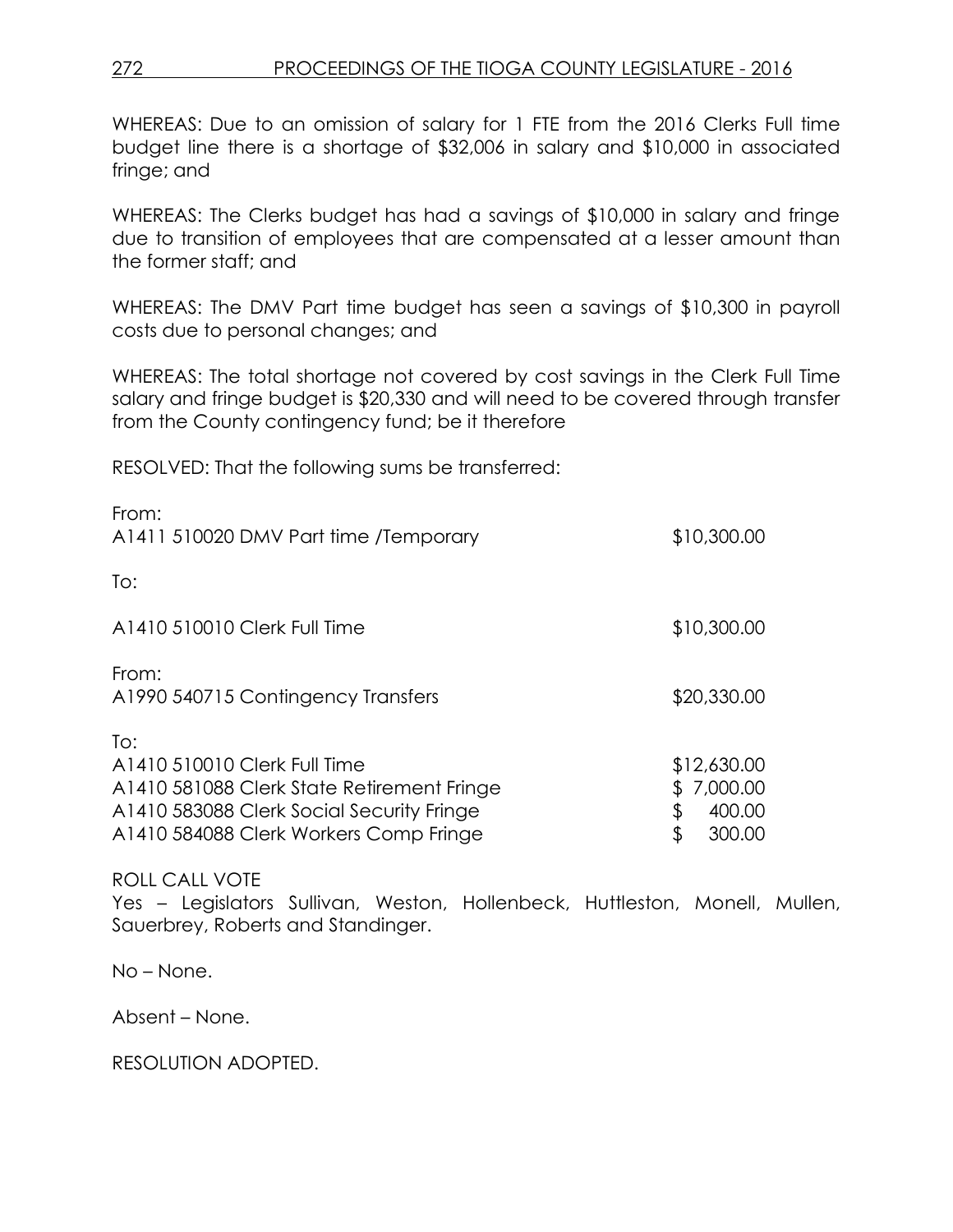Legislator Hollenbeck moved for the adoption of the following resolution, seconded by Legislator Mullen.

| REFERRED TO:          | PERSONNEL COMMITTEE<br><b>FINANCE COMMITTEE</b>                   |
|-----------------------|-------------------------------------------------------------------|
| RESOLUTION NO. 220-16 | <b>TRANSFER FUNDS/FUND SELF-</b><br><b>INSURANCE PLAN RESERVE</b> |

WHEREAS: Tioga County Local Law No. 2 of 2015 established a Contributed Reserve cap of \$6,000,000 for the Tioga County Self Insurance Plan; and

WHEREAS: Tioga County Local Law No. 2 of 2015 allows for the transfer of surplus funds from the fund balance to the reserve; and

WHEREAS: The 2015 Tioga County Self Insurance operating budget had surplus funds of \$340,683.64 in the fund balance; and

WHEREAS: The December 31, 2015 Tioga County Self Insurance Plan Fund Balance is \$1,307,009.06; and

WHEREAS: The December 31, 2015 Tioga County Self Insurance Contributed Reserve Fund is \$1,638,964.12; therefore be it

RESOLVED: That the Tioga County Treasurer is authorized to transfer funds as follows:

From: Self-Insurance Fund Balance S390900 \$340,683.64

To: Self-Insurance Contributed Reserve Fund S375300 \$340,683.64

ROLL CALL VOTE

Yes – Legislators Sullivan, Weston, Hollenbeck, Huttleston, Monell, Mullen, Sauerbrey, Roberts and Standinger.

No – None.

Absent – None.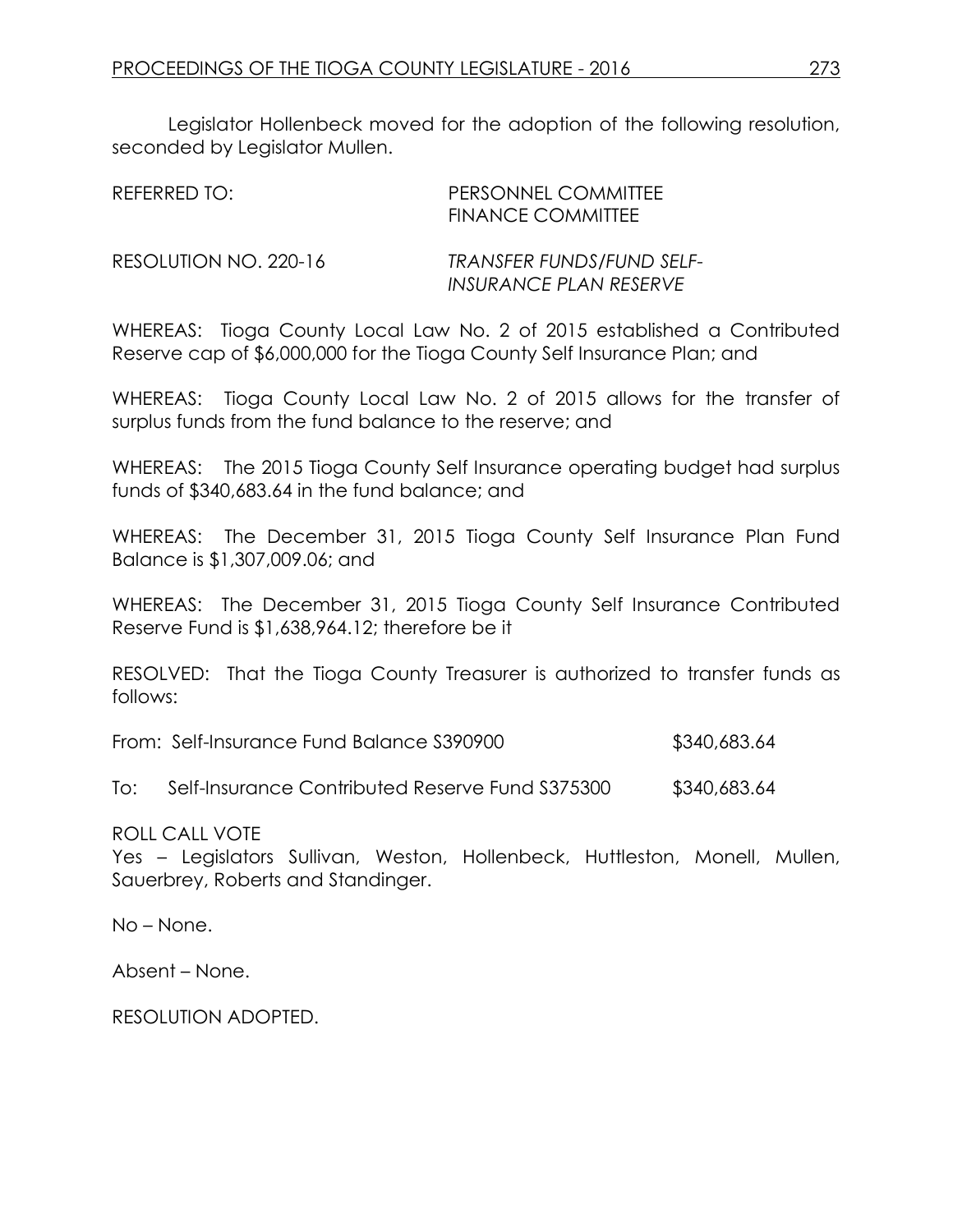Legislator Monell moved for the adoption of the following resolution, seconded by Legislator Hollenbeck.

| REFERRED TO:          | FINANCE/LEGAL COMMITTEE                                                                   |
|-----------------------|-------------------------------------------------------------------------------------------|
| RESOLUTION NO. 221–16 | AUTHORIZE REIMBURSEMENT OF<br>FMAS PROJECT MANAGER AND<br>DEPUTY PROJECT MANAGER SALARIES |

WHEREAS: Tioga County established a Financial Management Accounting System (FMAS) Capital Reserve Account; and

WHEREAS: The Tioga County Legislature appointed a Project Manager and Deputy Project Manager for the FMAS project and established salaries for those positions for 2016 per Resolution No. 305-15; and

WHEREAS: Salaries to be funded for the Project Manager/Deputy Project Manager were transferred out of Interfund Transfers all Others to the Treasurer's Capital Account; and

WHEREAS: Said salaries should be reimbursed through the Financial Management Accounting System (FMAS) Capital Reserve Account H878.08; therefore be it

RESOLVED: That the 2016 salaries for the Project Manager (\$7,500.00) and Deputy Project Manager (\$4,500.00) be reimbursed through the FMAS Capital Reserve Account to the Treasurer's Capital Account as follows:

| FROM: | H387808 - FMAS Capital Reserve Account | \$12,500 |
|-------|----------------------------------------|----------|
|-------|----------------------------------------|----------|

TO: H1325 540140-Treasurer's Capital Account \$12,500

ROLL CALL VOTE

Yes – Legislators Sullivan, Weston, Hollenbeck, Huttleston, Monell, Mullen, Sauerbrey, Roberts and Standinger.

No – None.

Absent – None.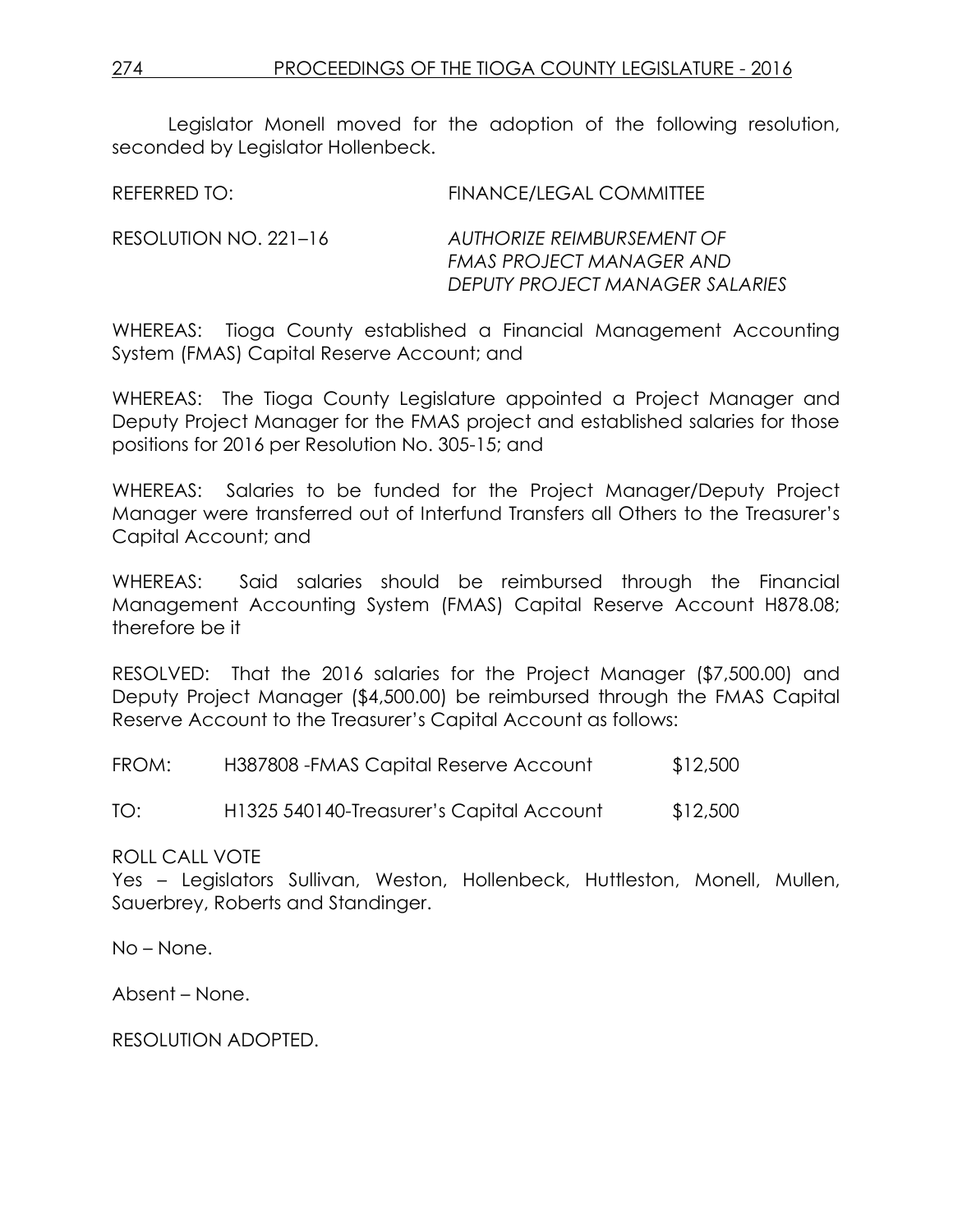Legislator Roberts moved for the adoption of the following resolution, seconded by Legislator Sullivan.

| REFERRED TO:          | PUBLIC WORKS                                                                             |
|-----------------------|------------------------------------------------------------------------------------------|
| RESOLUTION NO. 222-16 | AWARD CONSTRUCTION TIOGA<br>COUNTY COURT ANNEX FLOORING<br>AND REQUEST CONTINGENCY FUNDS |

WHEREAS: Elmira Structures, Inc. was hired for repairs to the first floor of the Court Annex, located at 20 Court Street, refer to Resolution 151-16; and

WHEREAS: Due to this being an unforeseen issue the Department of Public Works did not budget for this repair; and

WHEREAS: An additional scope of work had to be added; and

WHEREAS: The Commissioner of Public Works received a Change Order Request for \$14,698.00; therefore be it

RESOLVED: That the Tioga County Legislature approve the Court Annex Floor Change Order; and be it further

RESOLVED: That the Tioga County Legislature authorizes a transfer as follows:

|     | From: A1990 540715 Contingency Account | \$14,698 |
|-----|----------------------------------------|----------|
| To: | A9950 593715 Transfer to Capital       | \$14,698 |
|     | From: H1620 450310 Capital Transfer    | \$14,698 |
| To: | <b>H1620 520927 Court Annex</b>        | \$14,698 |

#### ROLL CALL VOTE

Yes – Legislators Sullivan, Weston, Hollenbeck, Huttleston, Monell, Mullen, Sauerbrey, Roberts and Standinger.

No – None.

Absent – None.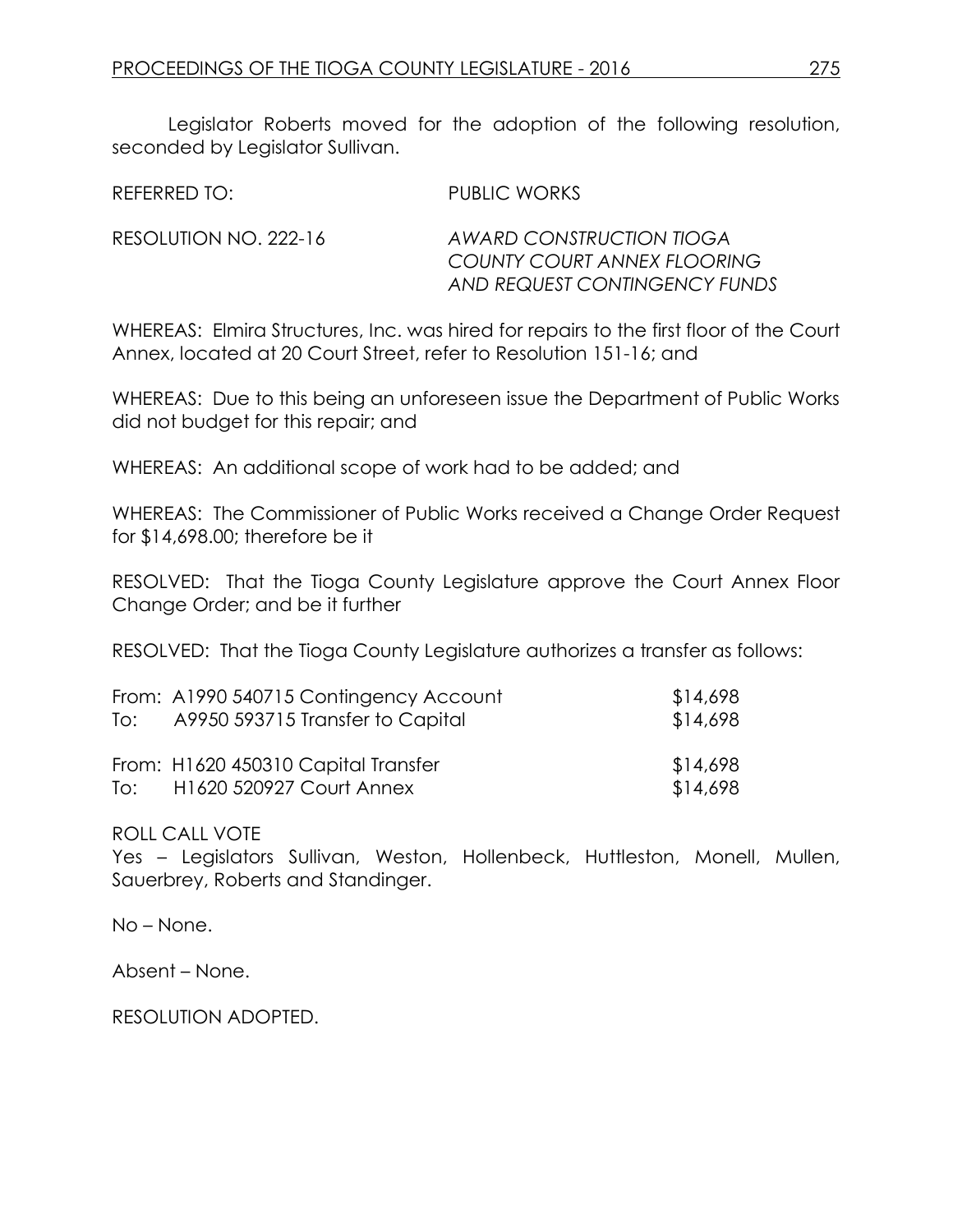Legislator Monell moved for the adoption of the following resolution, seconded by Legislator Mullen.

| REFERRED TO:          | <b>PUBLIC SAFETY COMMITTEE</b><br><b>FINANCE COMMITTEE</b>                  |
|-----------------------|-----------------------------------------------------------------------------|
| RESOLUTION NO. 223-16 | AUTHORIZE ACCEPTANCE OF A 2016<br>NYS LEGISLATIVE GRANT (LG16-1363-<br>D001 |

WHEREAS: The Sheriff applied and was awarded a NYS Legislative Grant (LG16-1363-D00) in the amount of \$25,000; and

WHEREAS: This funding must be utilized to procure a new Evidence Van; therefore be it

RESOLVED: That the Tioga County Legislature authorizes the acceptance of this award; and be it further

RESOLVED: That the 2016 budget be modified to reflect this state aid and that this funding be receipted into following revenue and appropriations accounts.

Sheriff Expense Account: H3110.521060

Sheriff Revenue Account: A3110.433952

ROLL CALL VOTE

Yes – Legislators Sullivan, Weston, Hollenbeck, Huttleston, Monell, Mullen, Sauerbrey, Roberts and Standinger.

No – None.

Absent – None.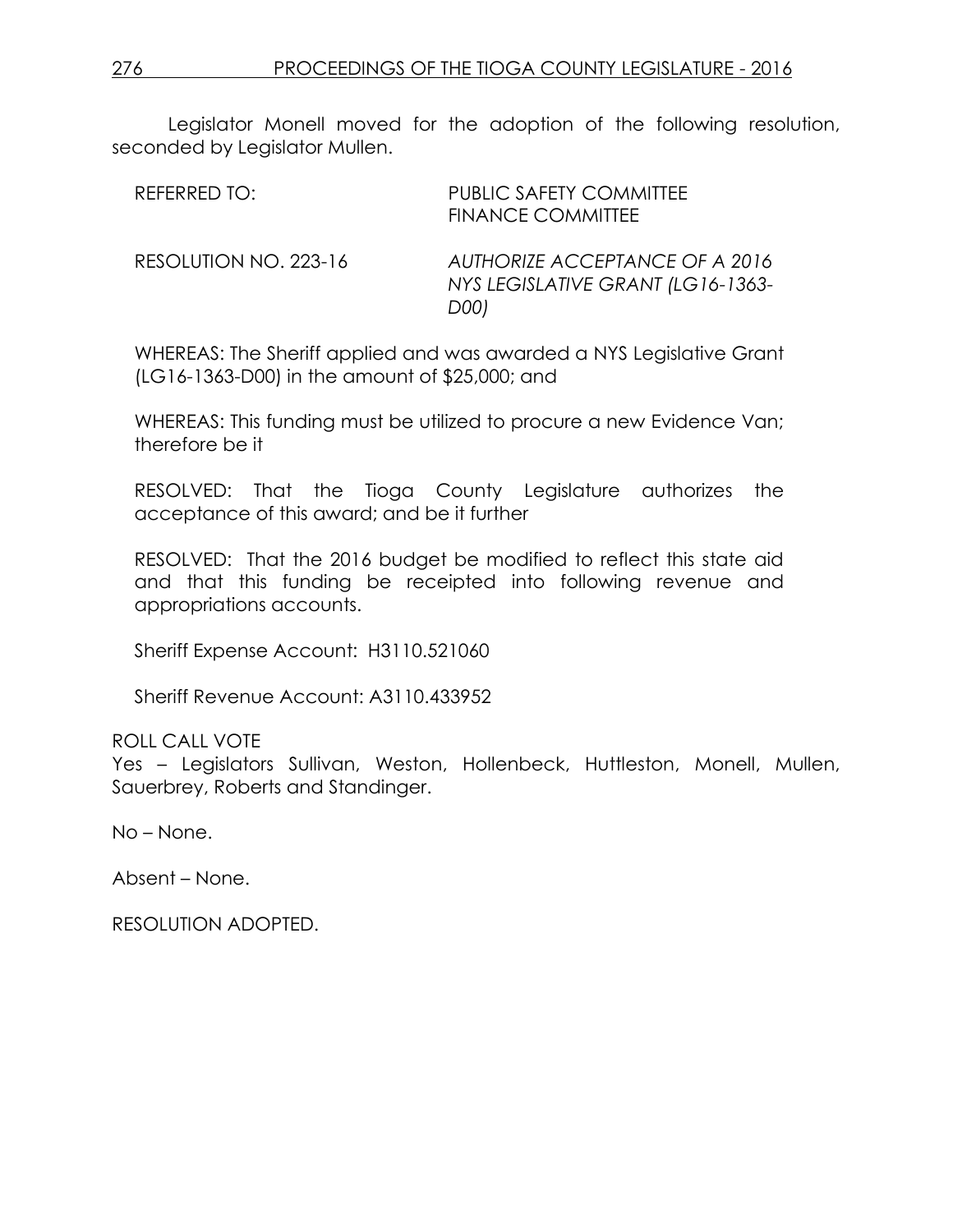Legislator Mullen moved for the adoption of the following resolution, seconded by Legislator Monell.

| REFERRED TO:          | <b>PUBLIC SAFETY COMMITTEE</b><br><b>FINANCE COMMITTEE</b>                                    |
|-----------------------|-----------------------------------------------------------------------------------------------|
| RESOLUTION NO. 224-16 | AUTHORIZE THE SUBMISSION OF<br><b>HOMELAND SECURITY GRANT</b><br>APPLICATION - BUREAU OF FIRE |

WHEREAS: The Office of Homeland Security has announced a 2016 Statewide Interoperable Communications Formula-Based Grant to the Tioga County Office Bureau of Fire. The grant will be used as continuation of 2012 Interoperability Grant, to purchase subscriber equipment and maintenance of tower sites; and

WHEREAS: County Policy # 47 requires that a resolution be approved before any such grant applications are submitted; therefore be it

RESOLVED: That the Tioga County Bureau of Fire/EMS Office be authorized to apply for this grant.

#### ROLL CALL VOTE

Yes – Legislators Sullivan, Weston, Hollenbeck, Huttleston, Monell, Mullen, Sauerbrey, Roberts and Standinger.

No – None.

Absent – None.

RESOLUTION ADOPTED.

Legislator Mullen moved for the adoption of the following resolution, seconded by Legislator Hollenbeck.

REFERRED TO: PUBLIC SAFETY/LEGAL

RESOLUTION NO. 225-16 *DECLARE TIOGA COUNTY LEAD AGENCY AND AUTHORIZE ISSUANCE OF NEGATIVE DECLARATION*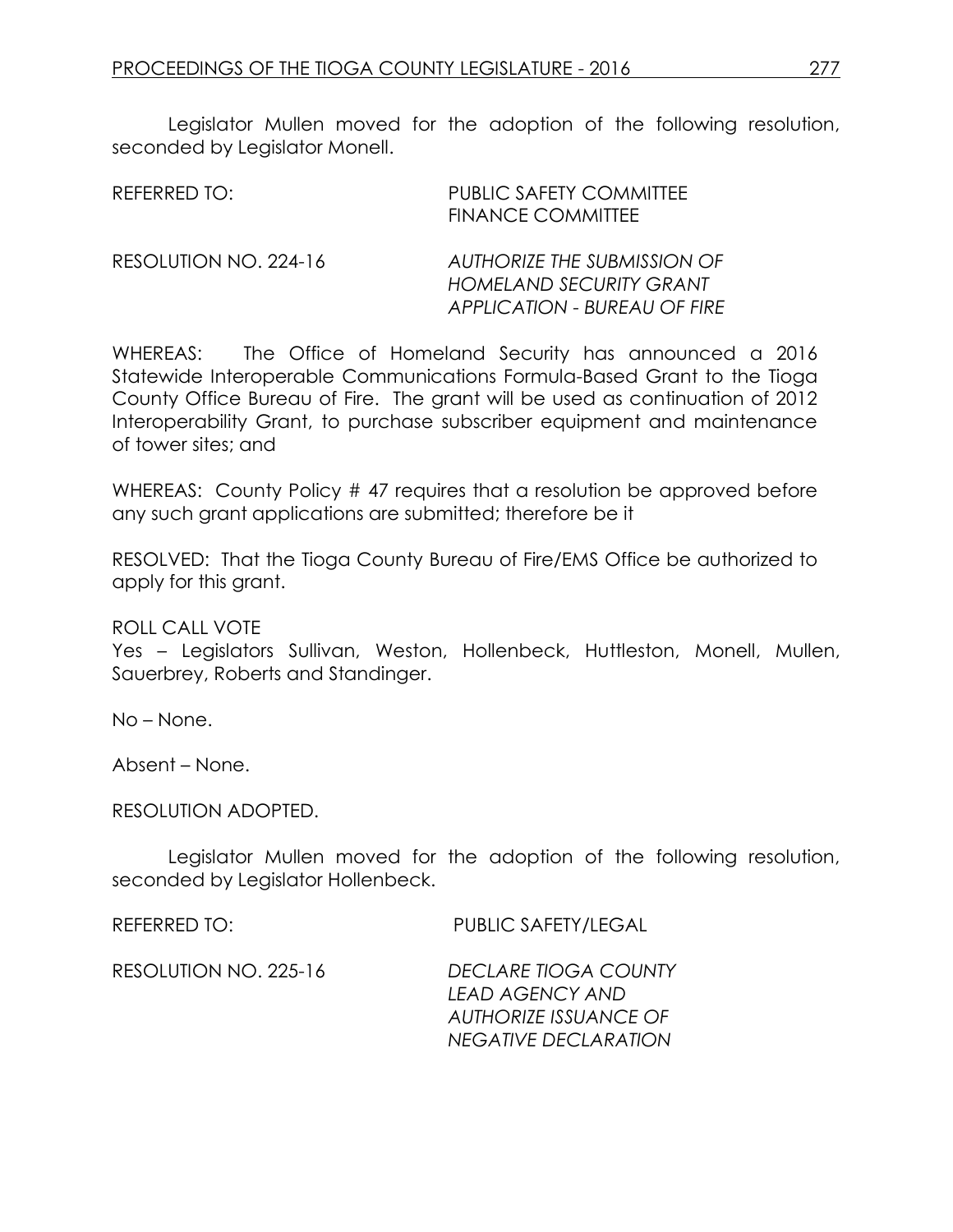## 278 PROCEEDINGS OF THE TIOGA COUNTY LEGISLATURE - 2016

WHEREAS: Tioga County is proposing to upgrade its emergency communications system with the addition of a new radio tower at a site north of Benton Road in the Town of Candor; and

WHEREAS: A Full Environmental Assessment Form (FEAF) Part 1 and NEPA Checklist have been prepared by Chazen Companies for the new tower site; and

WHEREAS: The Tioga County Legislature has thoroughly reviewed the FEAF Part 1 and NEPA Checklist and has taken a hard look at the possible environmental impacts of the proposed project; and

WHEREAS: The Tioga County Legislature has completed Part 2 of the FEAF to identify any relevant environmental areas that may be impacted by the proposed project; and

WHEREAS: No potentially moderate or large impacts were identified in the FEAF Part 2; therefore be it

RESOLVED: That the proposed project is a Type 1 action under SEQRA; and be it further

RESOLVED: That the Tioga County Legislature declares itself to be Lead Agency for the above project; and be it further

RESOLVED: That no potentially moderate or large impacts have been identified in the FEAF Part 2; and be it further

RESOLVED: That the project will result in no significant adverse impacts on the environment and therefore, an environmental impact statement need not be prepared; and be it further

RESOLVED: That a Negative Declaration be issued; and be it further

RESOLVED: That the Chair of the Legislature is authorized and directed to execute any documents necessary to give effect to these findings.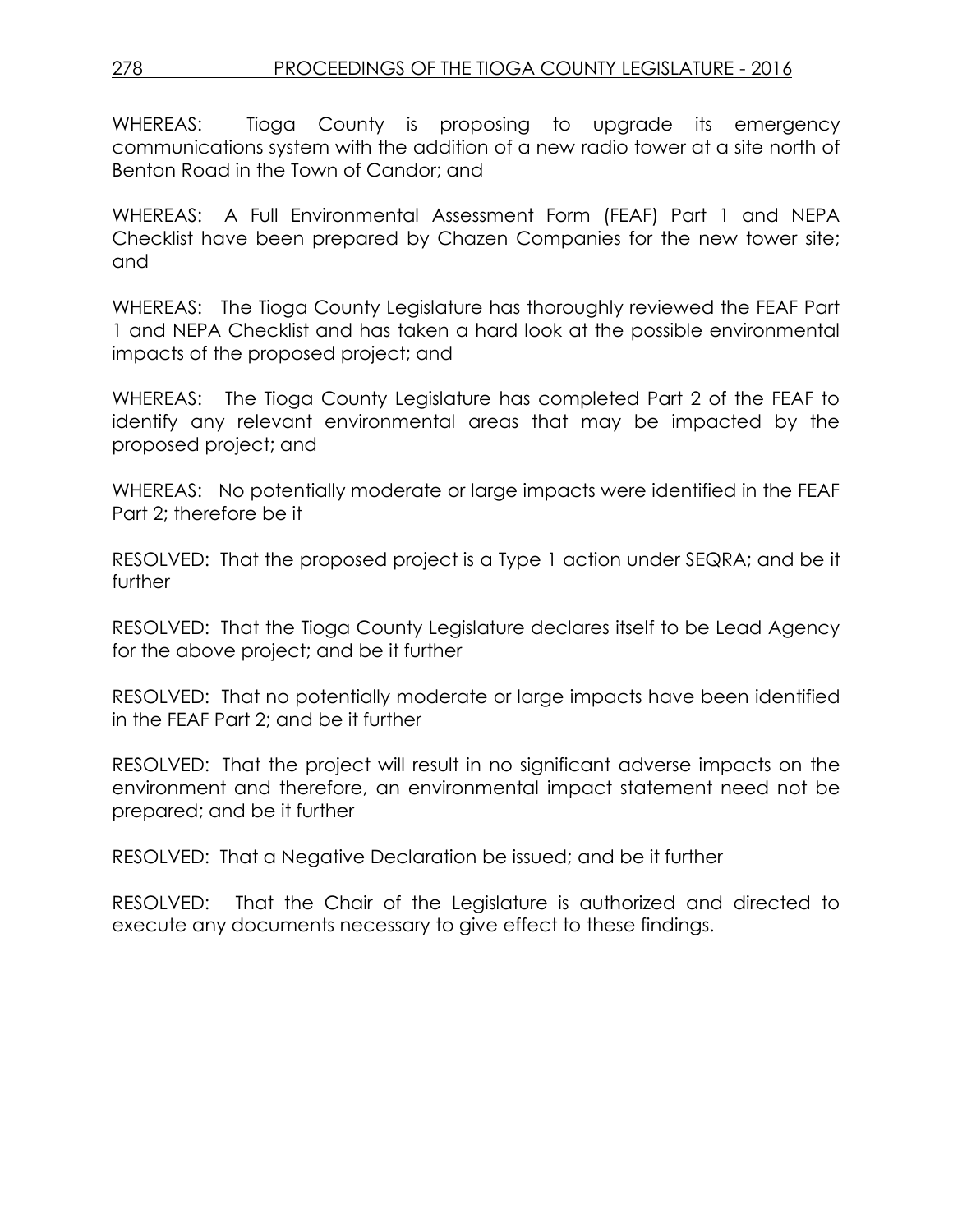ROLL CALL VOTE

Yes – Legislators Sullivan, Weston, Hollenbeck, Huttleston, Monell, Mullen, Sauerbrey, Roberts and Standinger.

No – None.

Absent – None.

RESOLUTION ADOPTED.

Legislator Sullivan moved for the adoption of the following resolution, seconded by Legislator Standinger.

REFERRED TO: ADMINISTRATIVE SERVICES

RESOLUTION NO: 226-16 *MORTGAGE TAX DISTRIBUTION*

RESOLVED: That the mortgage tax report for the period April 1, 2016 to September 30, 2016 be and it hereby is accepted; further

RESOLVED: That the County Treasurer be authorized and directed to pay to the Supervisors of the several Towns and the Treasurers of the several Villages the amounts apportioned to them as follows:

| Barton (Town)           | \$21,848.89  |
|-------------------------|--------------|
| Berkshire (Town)        | 7,668.41     |
| Candor (Town)           | 17,899.33    |
| Candor (Village)        | 1,488.24     |
| Newark Valley (Town)    | 31,058.60    |
| Newark Valley (Village) | 4,561.79     |
| Nichols (Town)          | 9,078.29     |
| Nichols (Village)       | 2,172.90     |
| Owego (Town)            | 117,375.21   |
| Owego (Village)         | 10,302.73    |
| Richford (Town)         | 1,689.78     |
| Spencer (Town)          | 24,024.80    |
| Spencer (Village)       | 1,894.84     |
| Tioga (Town)            | 18,146.41    |
| Waverly (Village)       | 17,372.77    |
|                         | \$286,582.99 |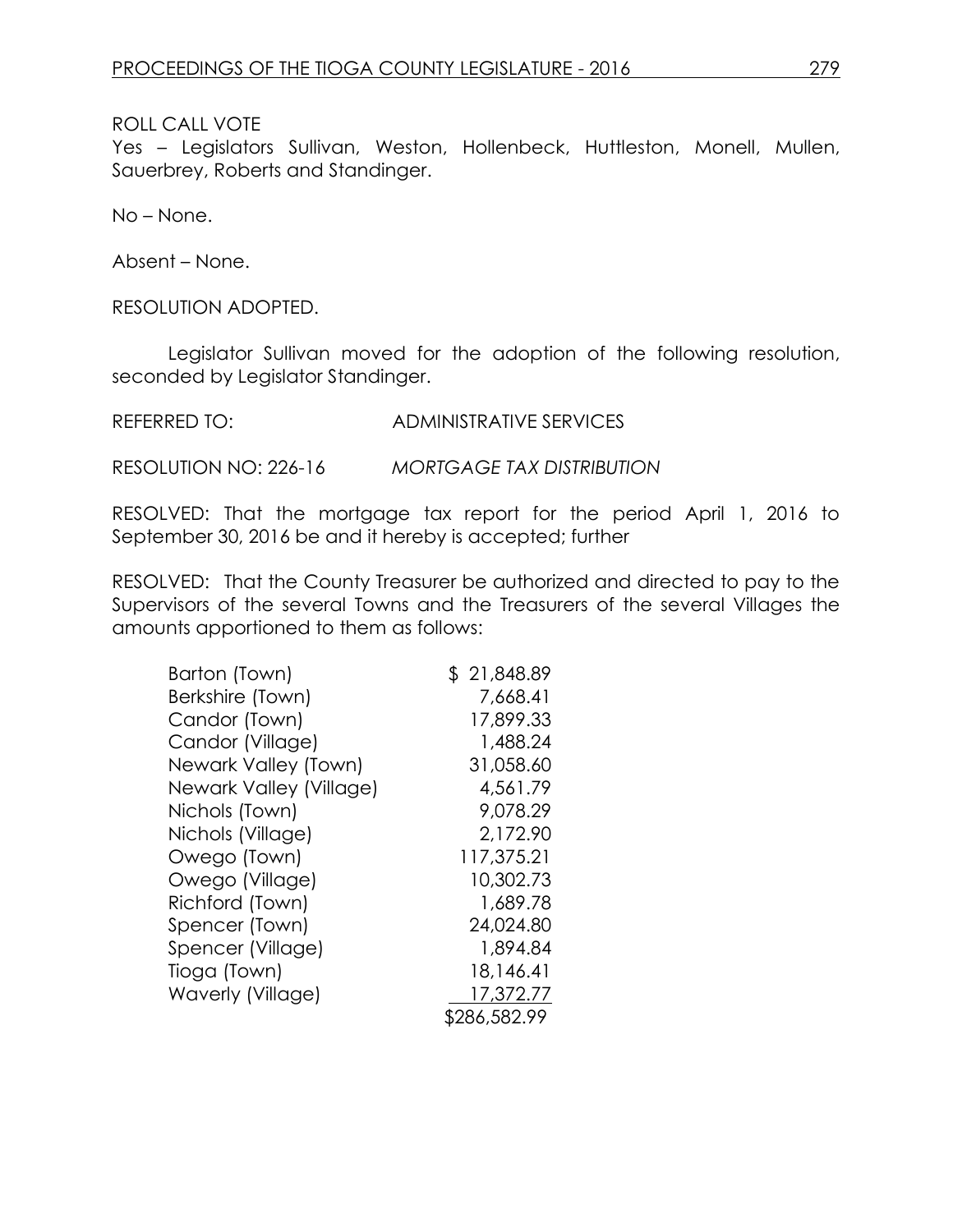ROLL CALL VOTE

Yes – Legislators Sullivan, Weston, Hollenbeck, Huttleston, Monell, Mullen, Sauerbrey, Roberts and Standinger.

No – None.

Absent – None.

RESOLUTION ADOPTED.

Legislator Monell moved for the adoption of the following resolution, seconded by Legislator Sullivan.

REFERRED TO: ADMINISTRATIVE SERVICES COMMITTEE

RESOLUTION NO. 227-16 *ADOPT STATE EQUALIZATION REPORTS*

RESOLVED: That the State Equalization Reports for County Tax be and the same hereby are approved, and that the County tax rates be the rates used in computing taxes in the several Towns.

ROLL CALL VOTE

Yes – Legislators Sullivan, Weston, Hollenbeck, Huttleston, Monell, Mullen, Sauerbrey, Roberts and Standinger.

No – None.

Absent – None.

RESOLUTION ADOPTED.

Legislator Monell moved for the adoption of the following resolution, seconded by Legislator Roberts.

REFERRED TO: LEGISLATIVE WORKSESSION

RESOLUTION NO. 228–16 *RESOLUTION TO SUPPORT CORNELL COOPERATIVE EXTENSION ASSOCIATIONS IN THE STATE OF NEW YORK*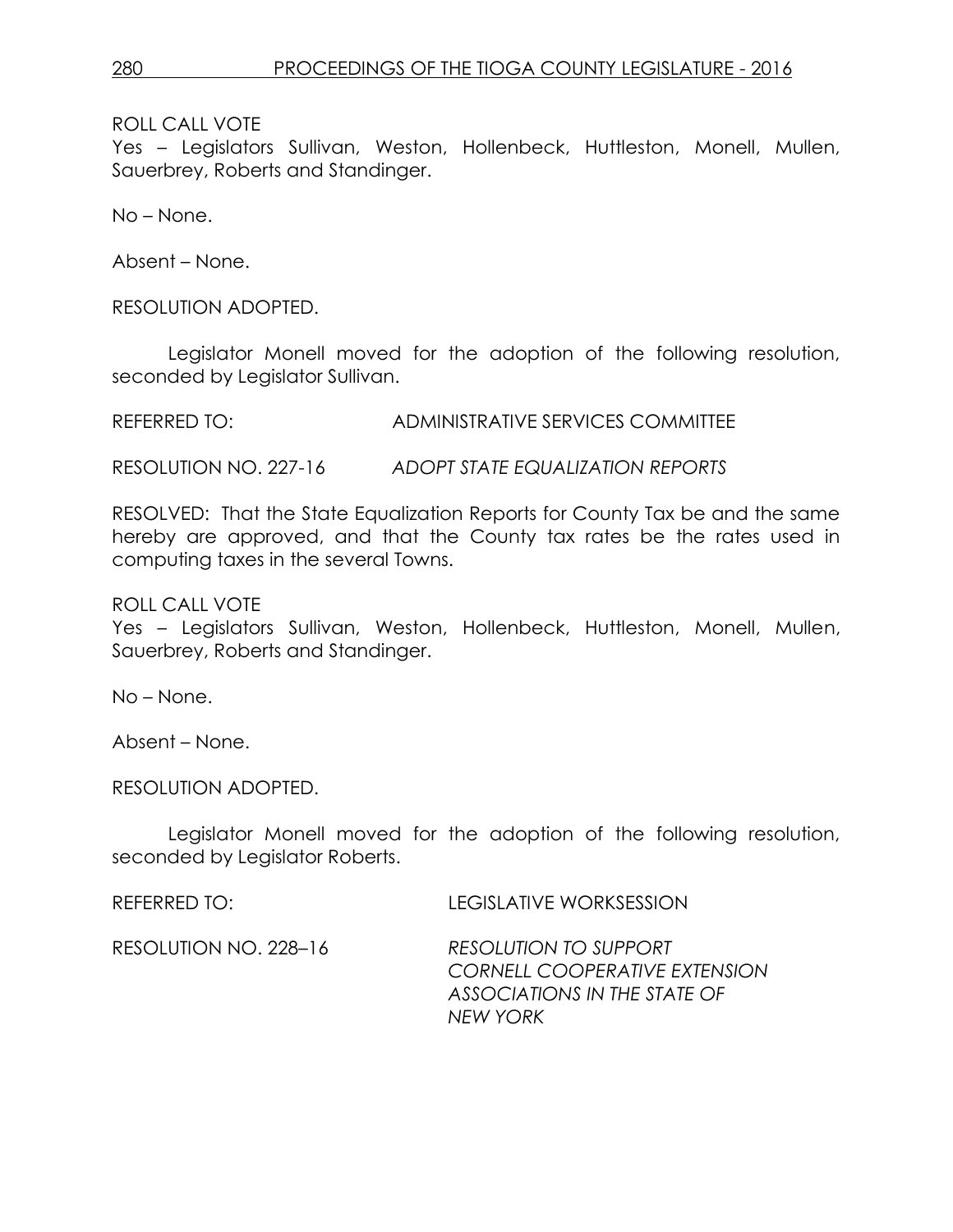WHEREAS: The mission of Cornell Cooperative Extension is "CCE puts knowledge to work in pursuit of economic vitality, ecological sustainability and social wellbeing. We bring local experience and research based solutions together, helping New York State families and communities thrive in our rapidly changing world"; and

WHEREAS: NYS County Law 224 adopted in 1914 established the ability for NYS and County's to contribute funds to support the creation of Cornell Cooperative Extension Associations in each county and there are now 56 associations across NYS; and

WHEREAS: The key objectives of the associations as stated in their constitutions are

- To provide for an association of residents in cooperation with Cornell University and USDA.
- To extend educational resources of Cornell (including Ag and Life Sciences, Human Ecology, Vet Med), land grant system, and other educational institutions to foster economic, social, and environmental improvement of individuals families, and communities.
- To further the objectives of CCE associations and the CCE system in the fields of agriculture, community and economic vitality, environment and energy, nutrition and healthy families, and youth development.

WHEREAS: Primary program areas and objectives of CCE are focused on improving economic and community vitality and are aligned with the primary mission areas of the National Institute of Food and Agriculture; and

WHEREAS: The primary programs and objectives of CCE are directly linked to a least of 8 of 16 goals of Governor Cuomo's initiatives for improving NYS, and CCE educators are key community partners in helping to implement these initiatives state-wide, including

- Maximizing agriculture and beverage production
- Strengthening the Upstate Economy
- Promoting a healthier NY
- Fighting Poverty
- Preserving our environment,
- Building Opportunity through education,
- Designing a clean energy economy
- Investing in tourism, and

WHEREAS: CCE associations are invaluable partners at the County level and NYS expects CCE educators to assist in supporting state initiatives; and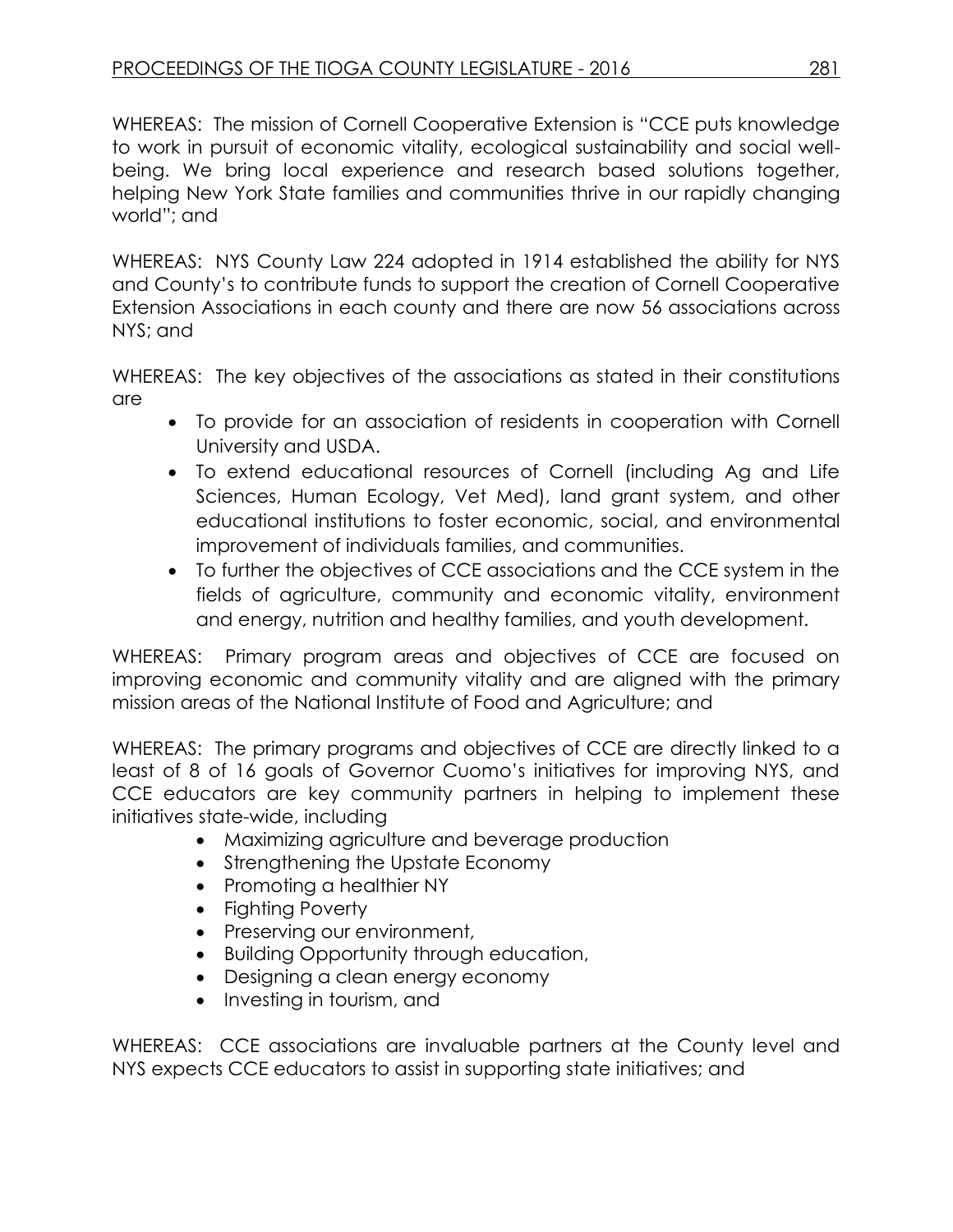WHEREAS: Costs for operating CCE Associations (501C3 subordinate organizations) have increased significantly yet the annual funding allocated by the state for this system has remained stagnant since the 1970's; therefore be it

RESOLVED: That the Legislature of Tioga County, request that NYS allocate an additional \$10 million dollars per year to County 224 funding (that is just 50 cents per New York resident) to support Cooperative Extension Associations in NYS.

ROLL CALL VOTE Yes – Legislators Sullivan, Weston, Hollenbeck, Huttleston, Monell, Mullen, Sauerbrey, Roberts and Standinger.

No – None.

Absent – None.

RESOLUTION ADOPTED.

Legislator Monell moved for the adoption of the following resolution, seconded by Legislator Mullen.

REFERRED TO: ED&P COMMITTEE

RESOLUTION NO. 229-16 *DESIGNATION OF TIOGA COUNTY LOCAL DEVELOPMENT CORPORATION, D.B.A. TIOGA COUNTY TOURISM, AS AUTHORIZED TOURISM PROMOTION AGENCY FOR 2017*

WHEREAS: The Tioga County Local Development Corporation, d.b.a. the Tioga County Tourism Office, is the not-for-profit corporation that develops and implements a tourism promotion and marketing program for the county; and

WHEREAS: The Tioga County Tourism Office coordinates with the state in its tourism grants program; and

WHEREAS: The New York State tourism grants program is designed to encourage tourism promotion throughout the regions of New York State; and

WHEREAS: The guidelines for this local assistance program require counties to appoint an official Tourism Promotion Agency (TPA), therefore be it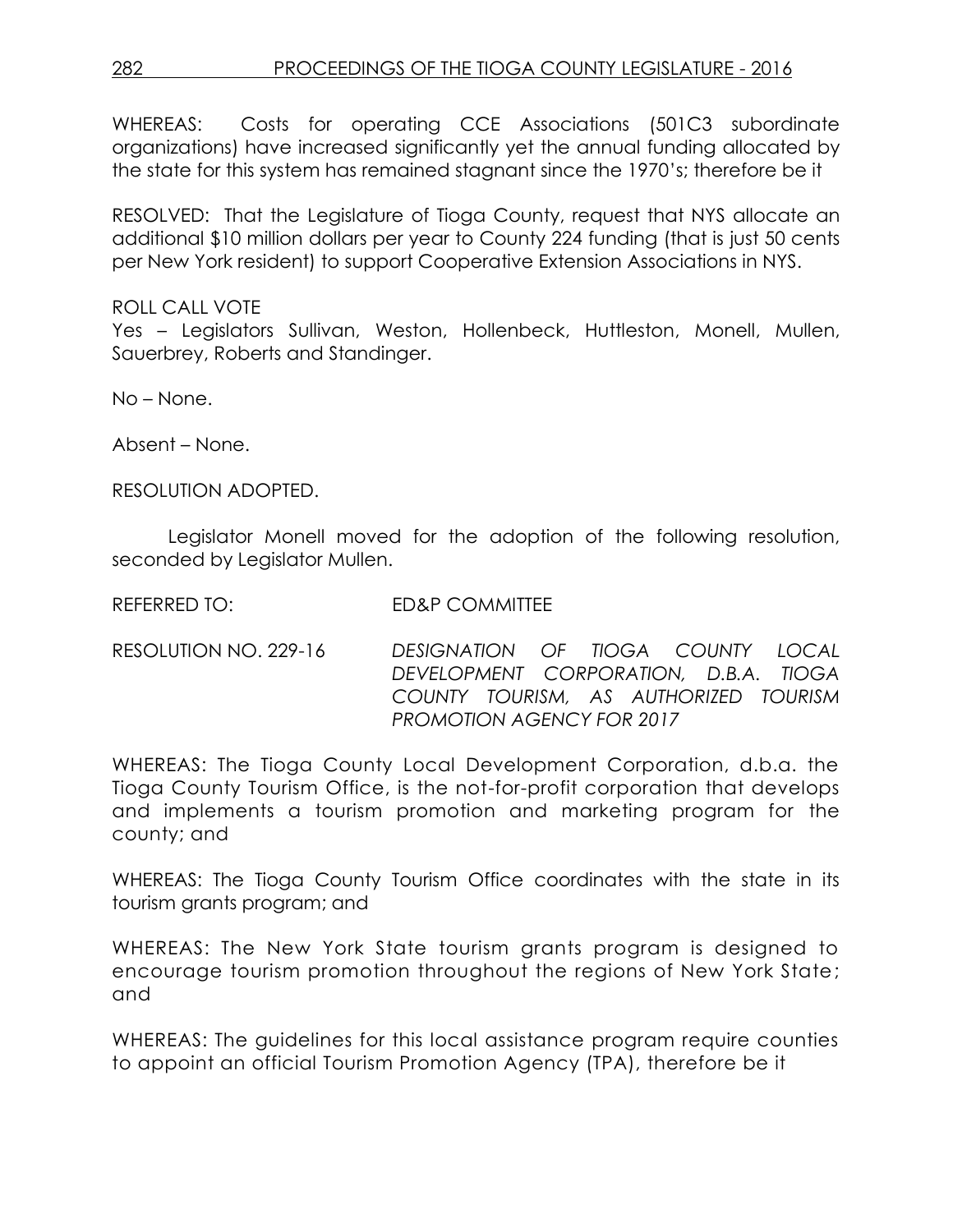RESOLVED: That the Tioga County Tourism Office be and hereby is designated by the Tioga County Legislature as their Tourism Promotion Agency for the 2017 budget year and authorized to make application for and receive grants on behalf of the county pursuant to the New York State Tourism Promotion Act.

ROLL CALL VOTE

Yes – Legislators Sullivan, Weston, Hollenbeck, Huttleston, Monell, Mullen, Sauerbrey, Roberts and Standinger.

No – None.

Absent – None.

RESOLUTION ADOPTED.

Legislator Monell moved for the adoption of the following resolution, seconded by Legislator Mullen.

REFERRED TO: FINANCE/LEGAL COMMITTEE

RESOLUTION NO. 230-16 *AUTHORIZE SALE OF CHARLES T. ZIMMER III, PROPERTY LOCATED IN THE VILLAGE OF WAVERLY, TO TONY L. SANTALUCIA, JR & STACY L. SANTALUCIA AND/OR ASSIGNS* 

WHEREAS: Property located in the Village of Waverly assessed to Charles T. Zimmer III, identified as Tax Map number 166.16-3-55, parcel number 278, owes 2014, 2015 & 2016 taxes and is past the last date of redemption; and

WHEREAS: Keith Jastremsky was the closing bidder with \$3,950 deposit paid at the Foreclosure Auction held on August 4, 2016 and has defaulted by not appearing at closing with forfeiture of the \$3,950, and the second bidder passed on buying said property; and

WHEREAS: The Treasurer has held a Public Auction on October 19, 2016 and the winning bidder is Tony L. Santalucia, Jr & Stacy L. Santalucia hereby making an offer to purchase said property for \$10,500, "as is", thereby placing the property back on the tax rolls; be it therefore

RESOLVED: That the County rescinds its previous resolution to sell said property to Keith Jastremsky, the closing bidder with \$3,950, paid at the Foreclosure Auction held on August 4, 2016, by Default of Appearance at closing, with forfeiture of the \$3,950; and be it further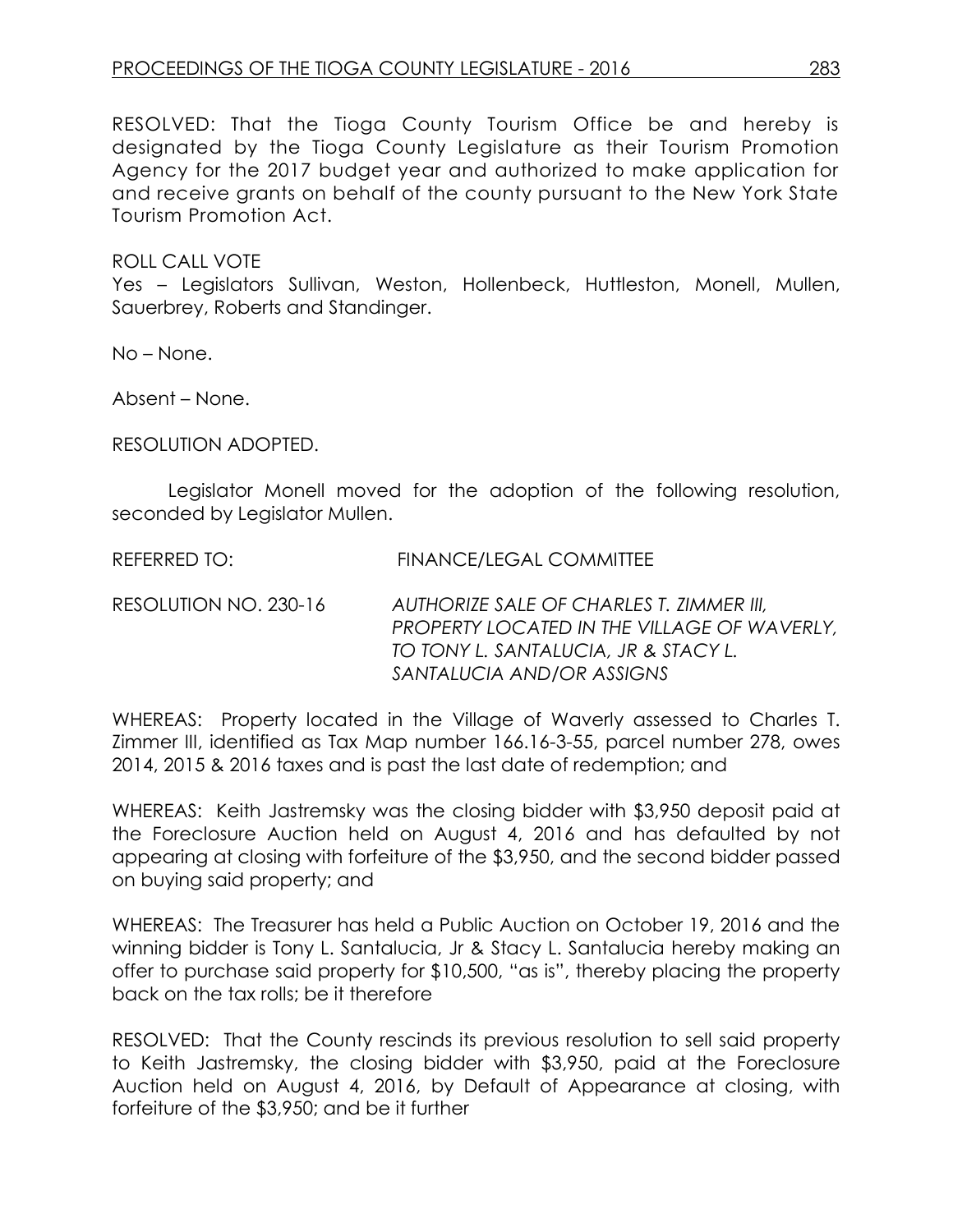RESOLVED: That the Chair of the Tioga County Legislature be and hereby is authorized to sign and record on receipt of \$10,500 and recording costs, a Quit Claim Deed conveying the property assessed to Charles T. Zimmer III, located in the Village of Waverly identified on the Village of Waverly Tax Map as number 166.16-3-55, parcel number 278, to Tony L. Santalucia, Jr & Stacy L. Santalucia and/or assigns.

ROLL CALL VOTE

Yes – Legislators Sullivan, Weston, Hollenbeck, Huttleston, Monell, Mullen, Sauerbrey, Roberts and Standinger.

No – None.

Absent – None.

RESOLUTION ADOPTED.

Legislator Monell moved for the adoption of the following resolution, seconded by Legislator Standinger.

REFERRED TO: FINANCE/LEGAL COMMITTEE

RESOLUTION NO. 231-16 *AUTHORIZE SALE OF FRANK SORRENTINO PROPERTY LOCATED IN THE TOWN OF CANDOR, TO JOSEPH A. BREITWIESER AND/OR ASSIGNS* 

WHEREAS: Property located in the Town of Candor assessed to Frank Sorrentino, identified as Tax Map number 61.09-2-31, parcel number 268, owes 2014, 2015 & 2016 taxes and is past the last date of redemption; and

WHEREAS: 716 Fall Creek Road Inc. was the closing bidder with \$4,200 deposit paid at the Foreclosure Auction held on August 4, 2016 and has defaulted by not appearing at closing with forfeiture of the \$4,200, and the second bidder passed on buying said property; and

WHEREAS: The Treasurer has held a Public Auction on October 19, 2016 and the winning bidder is Joseph A. Breitwieser hereby making an offer to purchase said property for \$8,000, "as is", thereby placing the property back on the tax rolls; be it therefore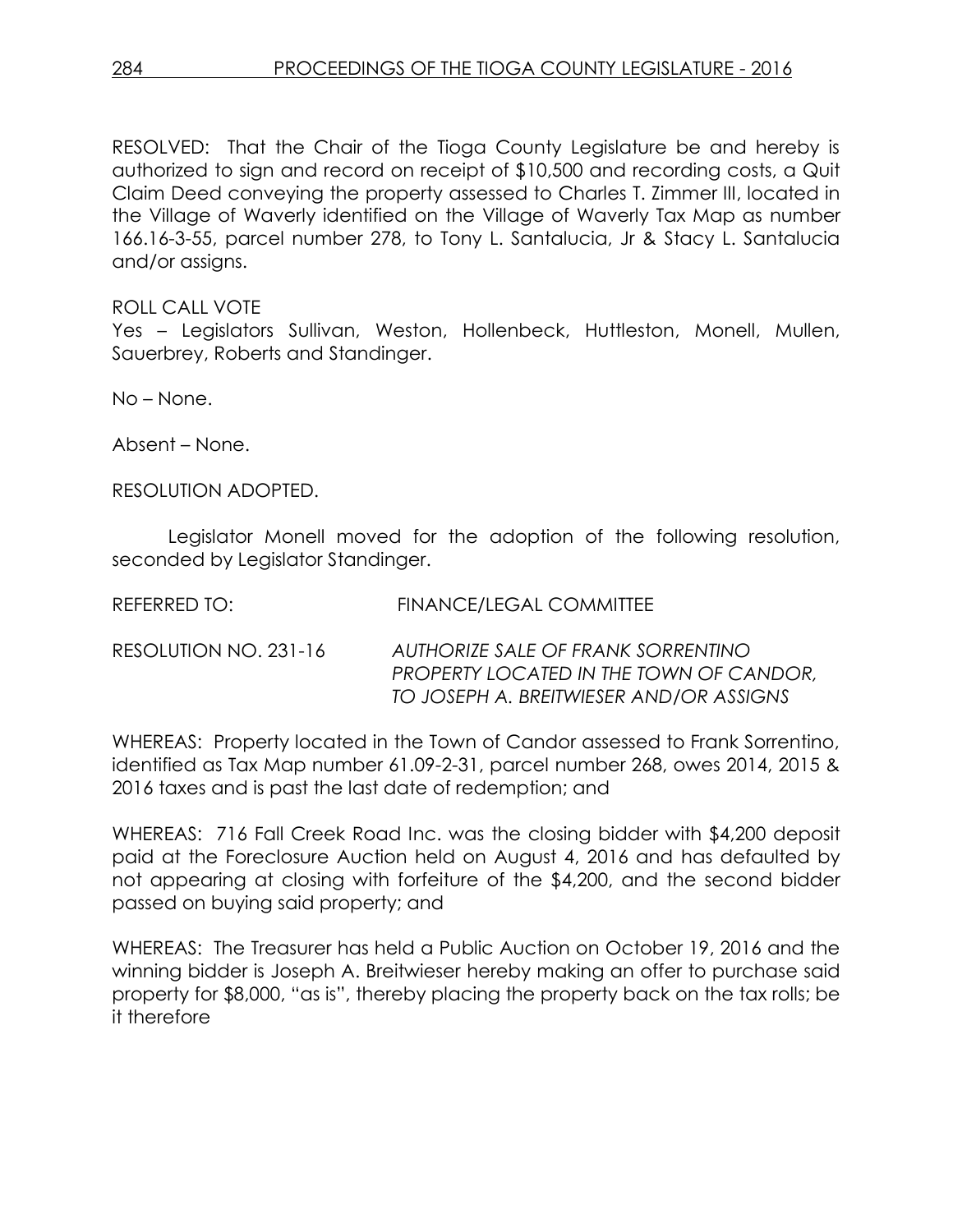RESOLVED: That the County rescinds its previous resolution to sell said property to 716 Fall Creek Road Inc., the closing bidder with \$4,200, paid at the Foreclosure Auction held on August 4, 2016, by Default of Appearance at closing, with forfeiture of the \$4,200; and be it further

RESOLVED: That the Chair of the Tioga County Legislature be and hereby is authorized to sign and record on receipt of \$8,000 and recording costs, a Quit Claim Deed conveying the property assessed to Frank Sorrentino, located in the Town of Candor identified on the Town of Candor Tax Map as number 61.09-2- 31, parcel number 268, to Joseph A. Breitwieser and/or assigns.

### ROLL CALL VOTE

Yes – Legislators Sullivan, Weston, Hollenbeck, Huttleston, Monell, Mullen, Sauerbrey, Roberts and Standinger.

No – None.

Absent – None.

RESOLUTION ADOPTED.

Legislator Sullivan moved for the adoption of the following resolution, seconded by Legislator Monell.

REFERRED TO: INFORMATION TECHNOLOGY

RESOLUTION NO. 232-16 *AUTHORIZE CONTRACT AWARD FOR RFP 2016-2 – FIBER OPTIC CONSTRUCTION CONSULTANT*

WHEREAS: The County has identified a need to construct a secondary fiberoptic network connection to significantly enhance the resiliency of the County's network during times of disaster; and

WHEREAS: The Tioga County Information Technology and Communication Services department put out an RFP requesting proposals for a Fiber Optic Construction Consultant; and

WHEREAS: From the proposals received, ECC Technologies was identified as the preferred vendor; and

WHEREAS: The work of this contract is to facilitate and manage to completion the construction of this secondary fiber-optic connection; and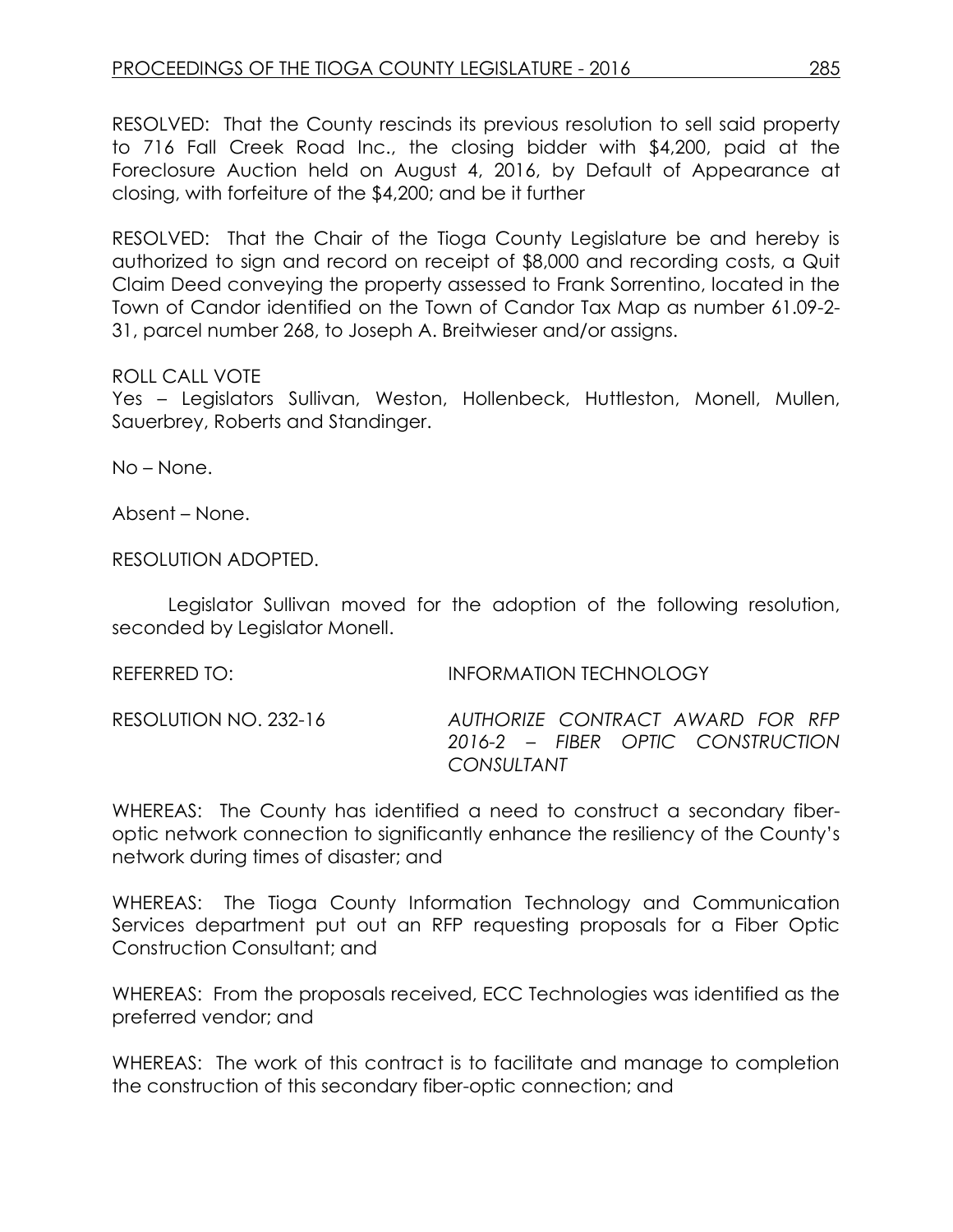## 286 PROCEEDINGS OF THE TIOGA COUNTY LEGISLATURE - 2016

WHEREAS: ITCS has worked with the Emergency Management Office, Sheriff's Office and Fire Bureau to ensure this work meets the above goal; therefore be it

RESOLVED: That the Tioga County Legislature authorizes the Chair of the Legislature to sign the associated contracts for this service after review by the County Attorney.

ROLL CALL VOTE

Yes – Legislators Sullivan, Weston, Hollenbeck, Huttleston, Monell, Mullen, Sauerbrey, Roberts and Standinger.

No – None.

Absent – None.

RESOLUTION ADOPTED.

Legislator Monell moved for the adoption of the following resolution, seconded by Legislator Mullen.

REFERRED TO: PUBLIC SAFETY COMMITTEE FINANCE/LEGAL COMMITTEE

RESOLUTION NO. 233-16 *AWARD BID FOR RADIO EQUIPMENT SHELTERS* 

WHEREAS: Tioga County has been awarded a Statewide Interoperable Communications Grant by the State of New York for the improvement of radio communications facilities in Tioga County; and

WHEREAS: The Tioga County Bureau of Fire sought bids for three Radio Equipment Shelters for tower sites; and

WHEREAS: The Tioga County Bureau of Fire received sealed bids on October 25, 2016 and the bids came in as follows:

| Sabre Industries, Inc. | Sioux City, IA | \$303,088.00 |
|------------------------|----------------|--------------|
| VFP, Inc.              | Salem, VA      | \$308,800.00 |

And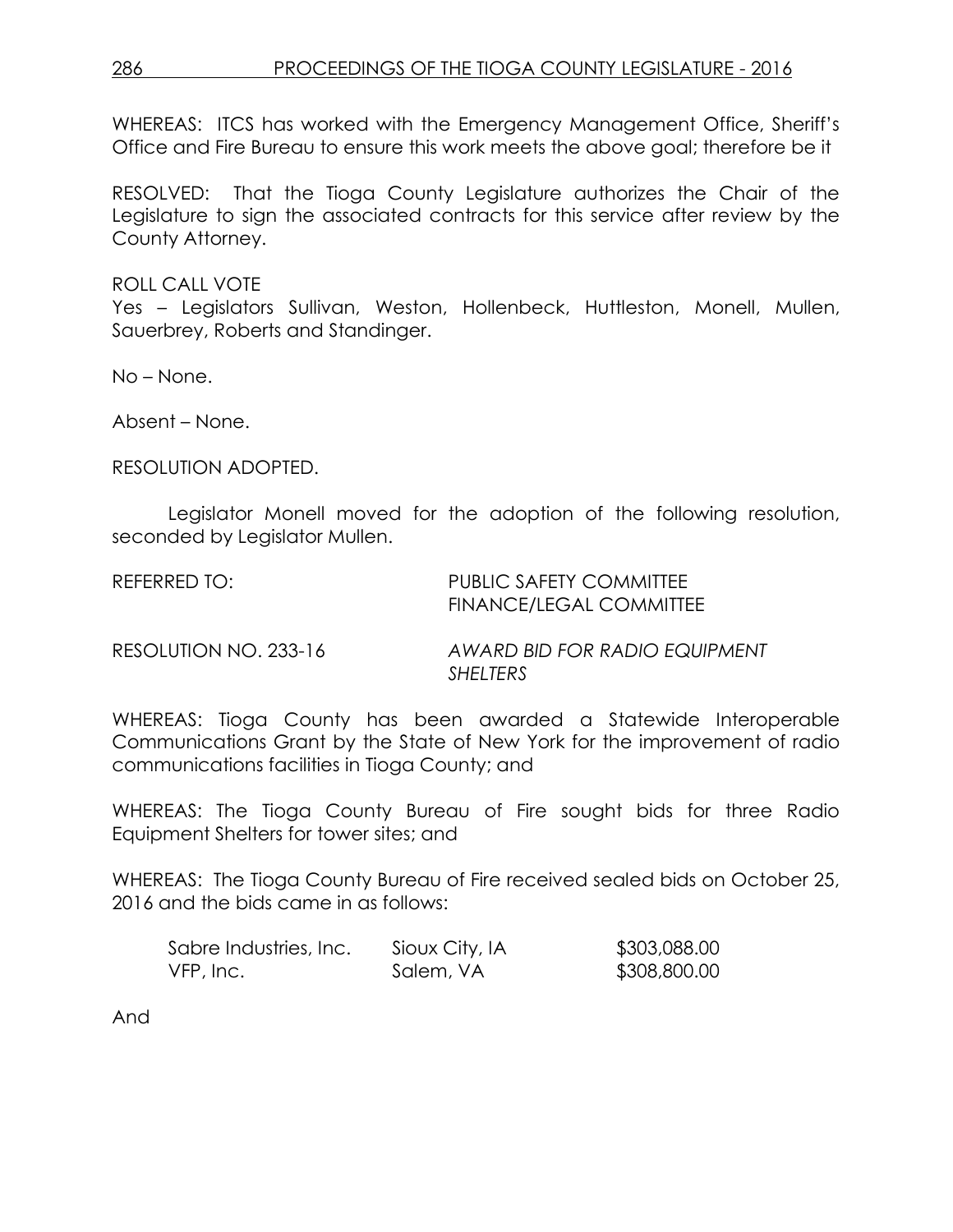WHEREAS: The Tioga County Fire Coordinator, the Tioga County Attorney and Blue Wing Services Inc., St. Paul Minnesota, the Tioga County Bureau of Fire's engineers for the project, all completed a review of the bids and have recommended that the bid submitted by Sabre Industries, Inc. be rejected because it contained a defect that is material and substantial which gave Sabre Industries a substantial advantage or benefit not enjoyed by VFP, Inc., specifically:

The Sabre Industries, Inc. bid, at the time of bid opening, did not contain a completed mandatory "Point by Point Specification Response". Upon inquiry, Sabre acknowledged this failure, which it asserted was attributable to a PDF conversion error, and Sabre submitted the missing information, but after bid opening. Post bid opening submissions cannot be considered. The failure to provide the completed Point by Point Specification Response by the time of bid opening constitutes a nonwaivable material and substantial defect in complying with the mandatory bid specifications. The failure placed Sabre at an advantage over VFP Inc. since Sabre could use the lack of specificity to deviate or not comply with bid specifications it did not acknowledge it would comply with. The purpose of requiring the Point by Point Specification Response was to ensure the vendor was aware and acknowledged them, thus Sabre's failure to provide a complete response runs counter to the specific reason it was required to be included in the bid.

## And

WHEREAS: Blue Wing Services Inc. has determined that VFP, Inc. is the lowest responsible bidder in substantial and material compliance with the bid specifications; therefore be it

RESOLVED: That for the reasons set forth herein, the Sabre Industries Inc. bid is rejected as it contained a defect that is material and substantial, which gave Sabre industries a substantial advantage or benefit not enjoyed by VFP, Inc., and which therefore cannot be waived; and be it further

RESOLVED: That the Tioga County Legislature does hereby award the bid to VFP, Inc., the lowest responsible bidder in material and substantial compliance with the bid specifications, for \$308,800.00.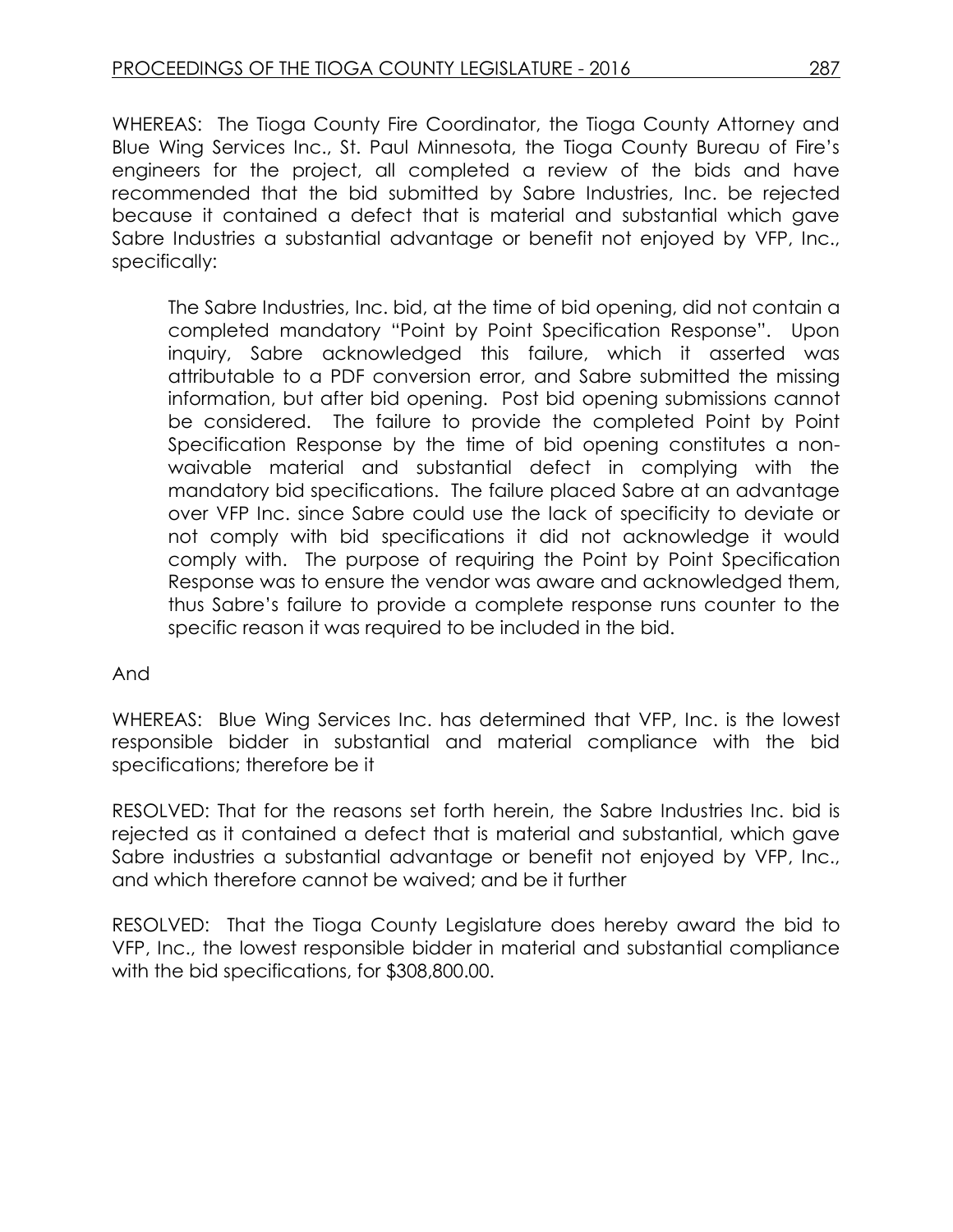ROLL CALL VOTE

Yes – Legislators Sullivan, Weston, Hollenbeck, Huttleston, Monell, Mullen, Sauerbrey, Roberts and Standinger.

No – None.

Absent – None.

RESOLUTION ADOPTED.

Legislator Weston moved for the adoption of the following resolution, seconded by Legislator Standinger.

| REFERRED TO: I        | LEGISLATIVE WORKSESSION                                                                             |
|-----------------------|-----------------------------------------------------------------------------------------------------|
| RESOLUTION NO. 234–16 | <b>AUTHORIZE CONTRACT BETWEEN</b><br><b>TWIN TIER PATHOLOGY</b><br>ASSOCIATES, PC, AND TIOGA COUNTY |

WHEREAS: Beginning January 1, 2017 Twin Tier Pathology Associates, PC will provide services for autopsies, laboratory testing, x-rays, and use of morgue facilities for Tioga County; and

WHEREAS: The contract calls for \$875.00 to be paid to Pathologists and various other fees depending on tests, x-rays, etc. that are needed; therefore be it

RESOLVED: That the Tioga County Legislature authorizes the Tioga County Chair to sign a contract, upon approval of the County Attorney, with Twin Tier Pathology Associates, PC for services rendered to Tioga County at the costs listed above and for a term of 1/1/17 through 12/31/17.

ROLL CALL VOTE

Yes – Legislators Sullivan, Weston, Hollenbeck, Huttleston, Monell, Mullen, Sauerbrey, Roberts and Standinger.

No – None.

Absent – None.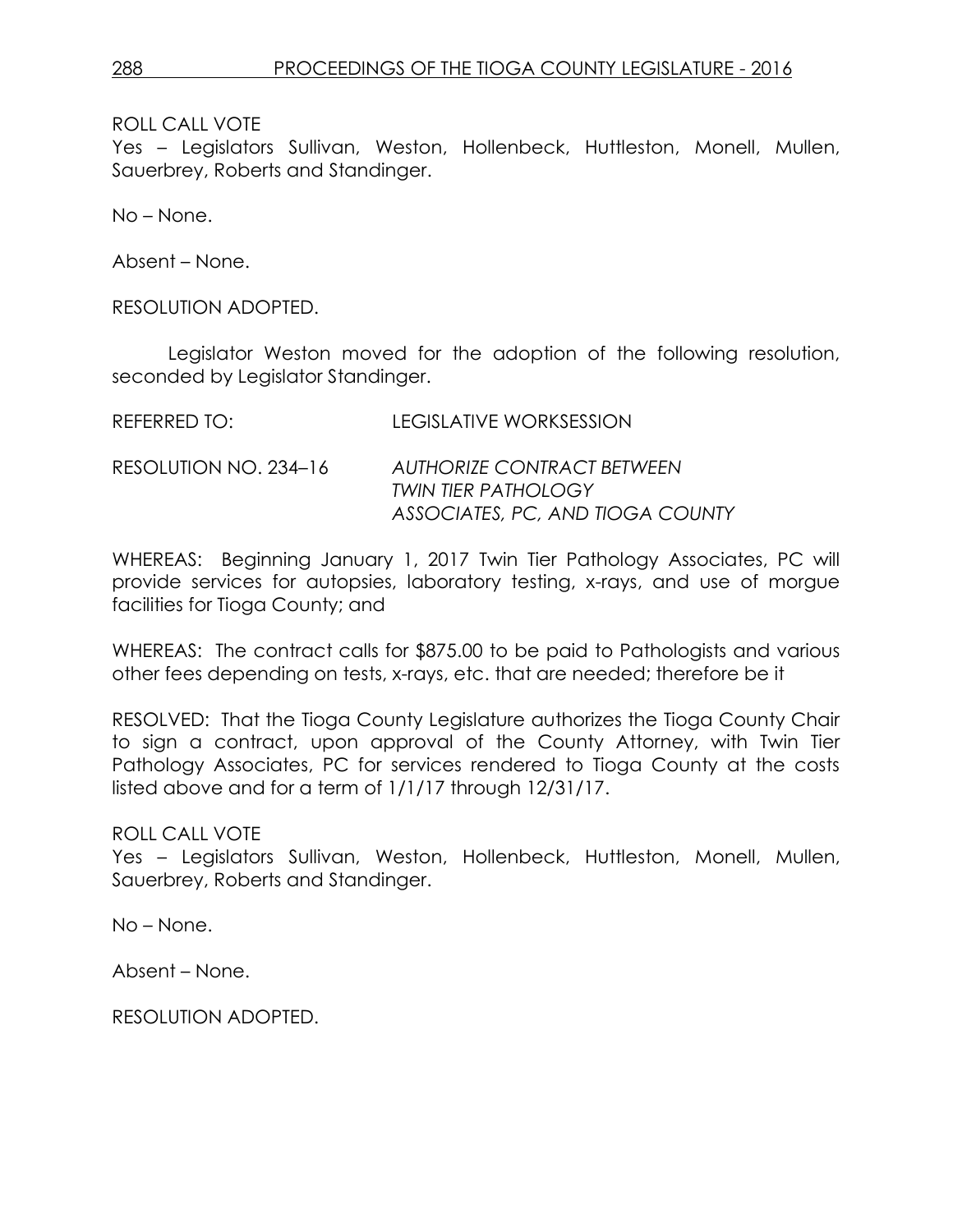Legislator Hollenbeck introduced Local Law Introductory No. A of 2016:

County of Tioga

Local Law No. of the Year 2016.

A Local Law amending Local Law No. 1 of the year 1956 to provide for Administration and Contract authority for the Tioga County Self-Insurance Plan.

Be It Enacted by the Legislature of the County of Tioga as follows:

SECTION 1:

Local Law No. 1 of 1956, Sections 3 and 4 are hereby amended to read as follows:

# **Section 3:**

The Tioga County Self-Insurance Plan shall be administered by the Personnel Officer and Benefits Manager, and overseen by the Tioga County Legislature.

# **Section 4: Contract Authority**

The Administrators, subject to approval of the County Legislature, may contract for such services as deemed necessary for the operation and administration of the plan.

SECTION 2. SEVERABILITY

If any clause, sentence, paragraph subdivision, section or part of this law or the application thereof to any person, individual corporation, firm, partnership, entity or circumstance shall be adjudged by any court of competent jurisdiction to be invalid or unconstitutional, such order or judgment shall not affect, impair, effect or invalidate the remainder thereof, but shall be confined in its operation to the clause, sentence, paragraph, subdivision, section or part of this law or in its application to the person, individual, corporation, firm, partnership, entity or circumstance directly involved in the controversy in which such order or judgment shall be rendered.

# SECTION 3. EFFECTIVE DATE

This Local Law shall take effect immediately upon filing with the Secretary of State.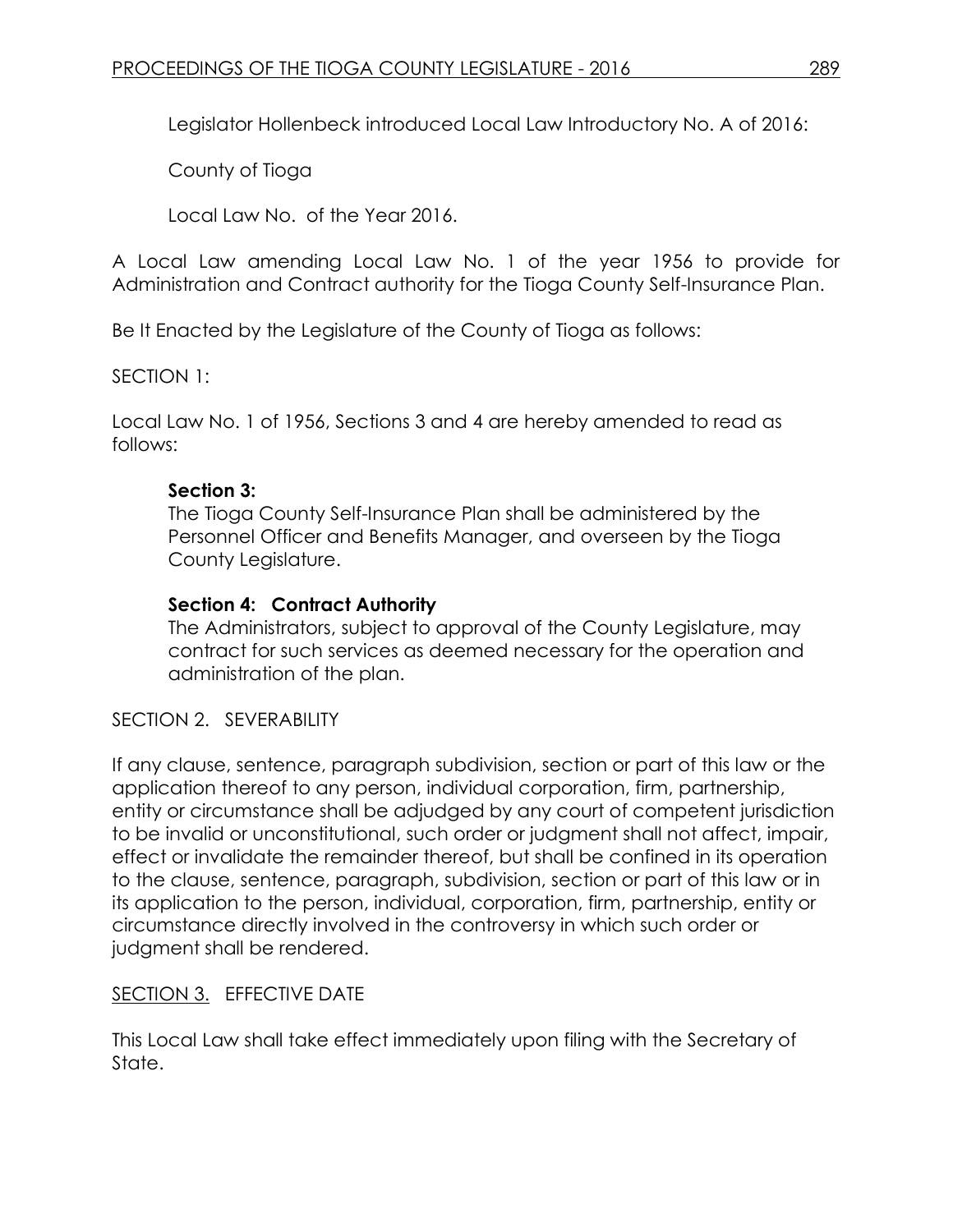Legislator Sullivan moved for the adoption of the following resolution, seconded by Legislator Hollenbeck.

| REFERRED TO: | PERSONNEL COMMITTEE |
|--------------|---------------------|
|              |                     |

| RESOLUTION NO. 235-16 | <b>SCHEDULE PUBLIC HEARING</b> |
|-----------------------|--------------------------------|
|                       | LOCAL LAW INTRODUCTORY         |
|                       | NO. A OF 2016                  |

RESOLVED: That a public hearing shall be held on Local Law Introductory No. A of 2016, a Local Law amending Local Law No. 1 of 1956 to provide for Administration and Contract authority for the Tioga County Self-Insurance Plan, in the Legislative Conference Room of the Ronald E. Dougherty County Office Building, 56 Main Street, Owego, New York 13827 on Wednesday, December 7, 2016 at 1:00 PM. All persons desiring to present written or oral comments may do so at said time.

### ROLL CALL VOTE

Yes – Legislators Sullivan, Weston, Hollenbeck, Huttleston, Monell, Mullen, Sauerbrey, Roberts and Standinger.

No – None.

Absent – None.

RESOLUTION ADOPTED.

Legislator Hollenbeck introduced Local Law Introductory No. B of 2016:

County of Tioga

Local Law No. of the Year 2016.

A Local Law to amend the Rules and Regulations for the Administration of the Tioga County Self-Insurance Plan for Workers' Compensation, which will amend Local Law No. 2 of the Year 1956, as amended by Local Law No. 1 of the Year 1959, as amended by Local Law No. 1 of the Year 1963, as amended by Local Law No. 2 of the Year 1975, as amended by Local Law No. 1 of the Year 1976, as amended by Local Law No. 5 of the Year 1976, as amended by Local Law No. 5 of the Year 1977, as amended by Local Law No. 2 of the Year 1980, as amended by Local Law No. 6 of the Year 1984, as amended by Local Law No. 2 of the Year 1985, as amended by Local Law No. 3 of the Year 1990, as amended by Local Law No. 2 of the Year 2015.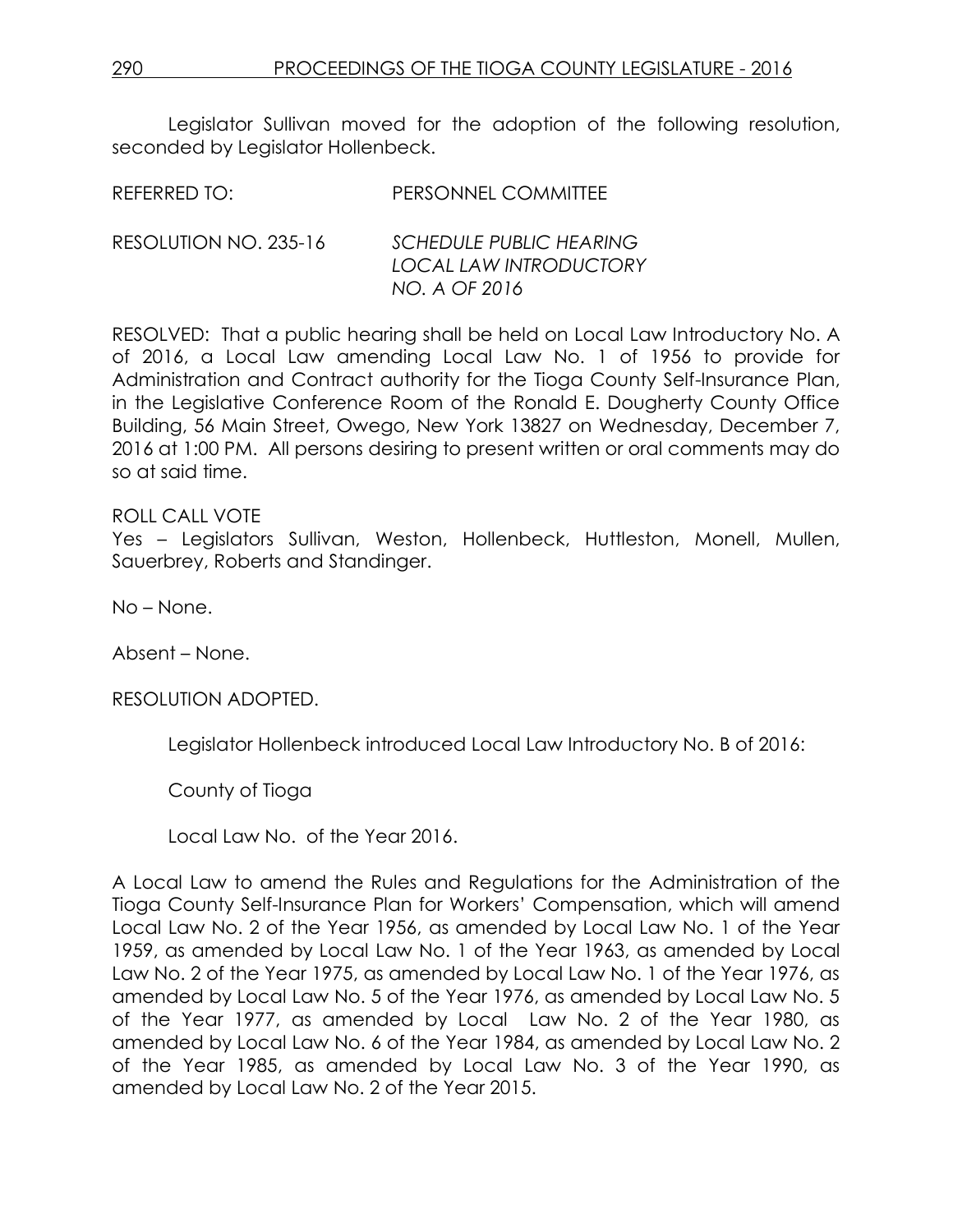Be It Enacted by the Tioga County Legislature of the County of Tioga, as follows:

# **SECTION 1:**

This Section amends the Rules and Regulations for the Tioga County Self-Insurance Plan for Workers' Compensation.

# **A. Participation**

In addition to the County, participation in the plan shall be available to the Tioga County Soil and Water Conservation District, all of the towns and villages located within the geographical boundaries of Tioga County, and active volunteer firefighters pursuant to provisions of New York State Workers' Compensation Law Section 63.

# **B. Entry and Withdrawal and Payment of Outstanding Liabilities**

New Participants as defined in Paragraph A hereof and other than those in the Plan at the time of its adoption, shall be admitted as of January first, following the date of application for participation; provided, however, that a certified copy of a resolution of the governing body of the applicant shall be filed with the Administrators by the preceding July first.

A participant may withdraw from the plan effective at the end of a fiscal year by filing with the Administrators on or before the preceding July first a certified copy of a resolution of its governing body electing to withdraw from the plan.

As a condition of withdrawal from the Plan, the participant must enter into a withdrawal agreement with Tioga County and must agree to pay in a lump sum or the Administrators may, subject to the approval of the County Legislature, permit such payment to be made in installments, an equitable share of the outstanding liabilities of the Plan as of the date of withdrawal. If payment of the equitable share of the outstanding liabilities of the Plan is to be made in installments, an installment payment plan and other necessary terms and conditions shall be set forth in the withdrawal agreement. For purposes of this paragraph, the phrase "equitable share of outstanding liabilities of the Plan" shall mean all of those current and open compensation cases originating from the participant and included in the Plan on or before the effective January 1st of the participant's withdrawal from the Plan, and all those compensation cases originating from the participant which are closed as of the date of withdrawal but which in the judgement of the Administrators are likely to be re-opened after the January 1st withdrawal date. The Administrators shall hire an actuary to obtain an actuarial assessment in order to determine the withdrawing participant's equitable share of the outstanding liabilities.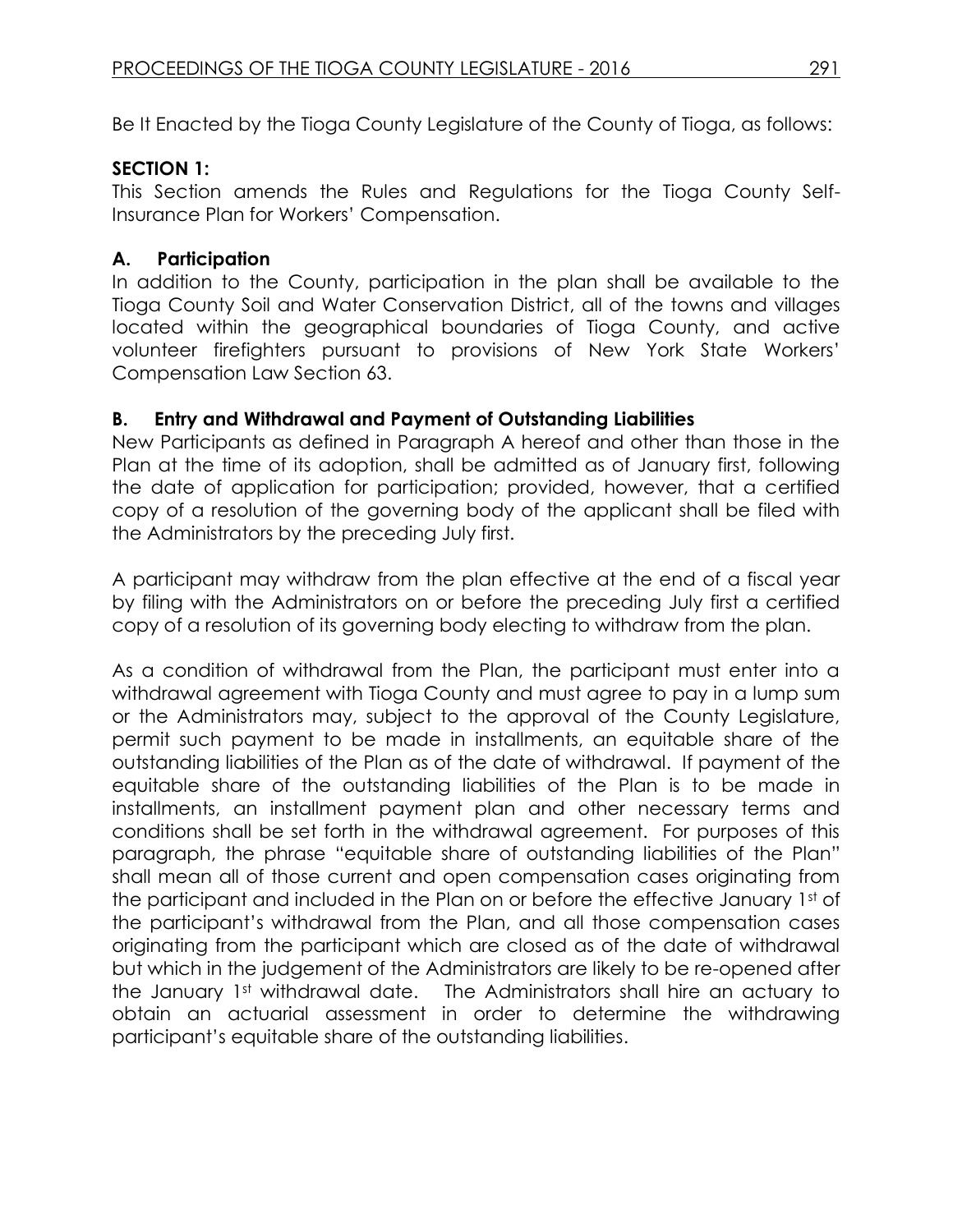# **C. Apportionment of Costs**

Each participant shall be liable to pay their proportionate share of the cost of participation in the Plan, including all administrative costs and expenses, using the following formula:

Thirty-five percent (35%) shall be apportioned to each participant in the proportion that the full valuation of its taxable real property bears to the aggregate full valuation of all participants. The county's proportionate share shall include the total full valuation of all towns within Tioga County including those who may not be participating in the self-insurance plan.

Thirty-five percent (35%) shall be based on the proportion each participant's gross annual payroll bears to the total payroll of all participants, using the total payroll from the last full calendar year immediately preceding issuance of the bills (example, use 2015 payroll for 2017 bills).

Thirty percent (30%) shall be based on the proportion that each participant's claims utilization bears in relation to the aggregate losses of the Plan. Claims utilization includes any payments made related to the claim(s) for a participant's employee(s). A five consecutive year claim utilization average will be used for each participant, to be phased in by using a four consecutive year claim utilization average for 2017 bills. Starting in 2018 and thereafter five consecutive year claim utilization will be used.

## **D. Payment by Participants**

Each participant will receive their annual bill for the fiscal year at the start of the fiscal year. Each participant shall pay the County Treasurer half of their annual bill by January 31 of the current year and the remaining half of the bill by July 31 of the current year.

## **E. Reserve**

A reserve of \$6,000,000.00 is hereby established for the Plan. Such amount may be accumulated by the inclusion in each annual estimate a sum not exceeding 2% of the total annual estimate, or by the transfer to said reserve of surplus funds in the fund balance, or by the addition to said reserve of income earned from the investment of the funds in such reserve, or by such combination of said methods as the Administrators may deem proper.

When the amount of the reserve is at a maximum, any amount expended therefrom shall be restored by one or more of the aforesaid methods, as Administrators may deem proper.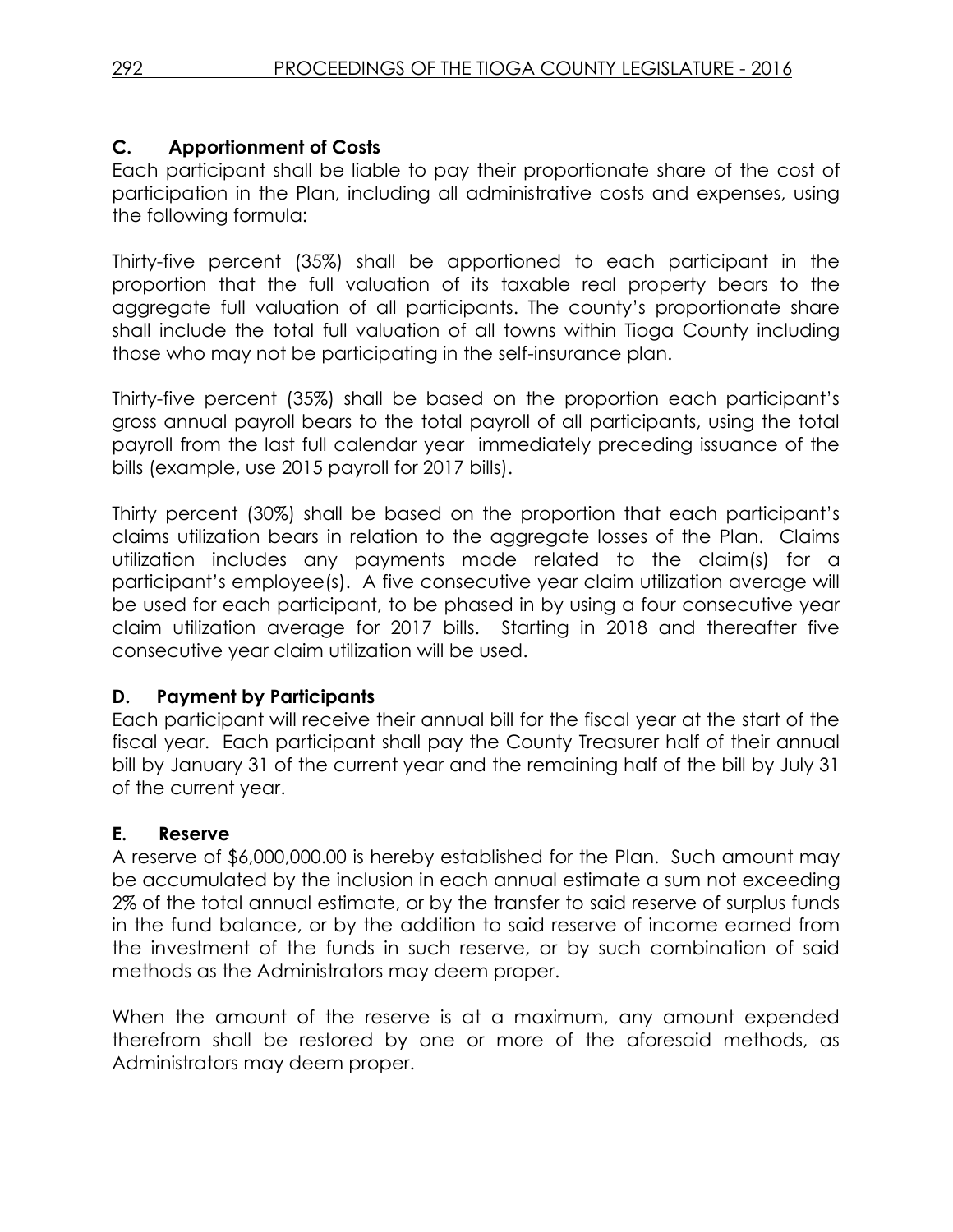# **F. Duties of Plan Participants**

Participants in the plan hereby established shall be subject to the following standards, conditions, rules and regulations:

- 1. Participants shall cooperate fully with the Administrators in the administration of the plan, and shall prepare and file with the Administrators such reports and information as may be requested.
- 2. Each participant shall maintain a record of all injuries received by employees in the course of their employment. Reports of accidents shall be filed promptly to the Administrators of the plan.
- 3. Participants shall promptly furnish all pertinent information relative to any claim, and shall aid in the investigation of any claim.
- 4. The Administrators shall report to the Legislature failure of a participant to file required reports and the Legislature may take such action as it deems proper as provided herein.
- 5. Each participant shall develop and enforce a safety program or programs designed for the reasonable and adequate protection of the lives, health, and safety of employees.
- 6. The Administrator may submit to the County Legislature a list of positions of employment for which medical examinations shall be required together with medical standards for each position. Each participant shall require an employee appointed to a position on such list to have a medical examination prior to employment, except in an emergency; in which event, a medical examination shall be made as soon after the date of employment as is practical. The cost of such examination shall be an expense of the plan. Employment will be contingent upon successful passing of the medical examination.

# **G. Excess or catastrophe insurance**

The Administrators, subject to approval of the County Legislature, may, on behalf of the plan, purchase excess or catastrophe insurance, the cost of such insurance being an administrative expense of the plan.

# **H. Expulsion**

The Legislature may by resolution expel a participant for failure to observe the rules and regulations adopted, or for any violation of the provisions of the NYS Workers' Compensation Law. That participant shall be notified in writing, at least 60 days prior to the effective date of expulsion, and such expulsion shall not relieve a participant from paying its share of the outstanding liabilities of the plan at the date of expulsion.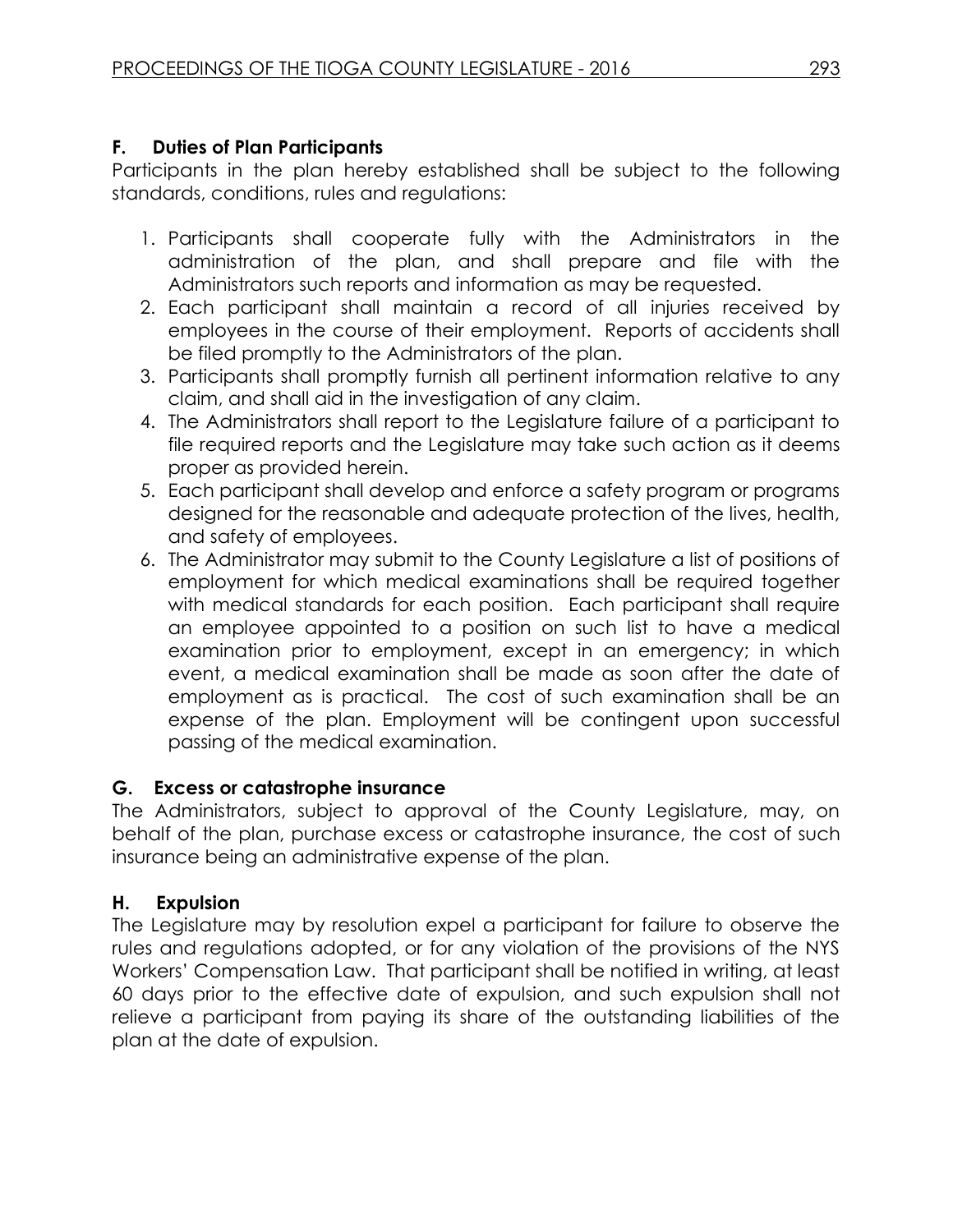## **SECTION 2. SEVERABILITY**

If any clause, sentence, paragraph subdivision, section or part of this law or the application thereof to any person, individual corporation, firm, partnership, entity or circumstance shall be adjudged by any court of competent jurisdiction to be invalid or unconstitutional, such order or judgment shall not affect, impair, effect or invalidate the remainder thereof, but shall be confined in its operation to the clause, sentence, paragraph, subdivision, section or part of this law or in its application to the person, individual, corporation, firm, partnership, entity or circumstance directly involved in the controversy in which such order or judgment shall be rendered.

## **SECTION 3. EFFECTIVE DATE**

This Local Law shall take effect immediately upon filing with the Secretary of State.

Legislator Hollenbeck moved for the adoption of the following resolution, seconded by Legislator Sullivan.

REFERRED TO: PERSONNEL COMMITTEE

RESOLUTION NO. 236-16 *SCHEDULE PUBLIC HEARING LOCAL LAW INTRODUCTORY NO. B OF 2016*

RESOLVED: That a public hearing shall be held on Local Law Introductory No. B of 2016, a Local Law amending Local Law No. 2 of the Year 1956, as amended by Local Law No. 1 of the Year 1959, as amended by Local Law No. 1 of the Year 1963, as amended by Local Law No. 2 of the Year 1975, as amended by Local Law No. 1 of the Year 1976, as amended by Local Law No. 5 of the Year 1976, as amended by Local Law No. 5 of the Year 1977, as amended by Local Law No. 2 of the Year 1980, as amended by Local Law No. 6 of the Year 1984, as amended by Local Law No. 2 of the Year 1985, as amended by Local Law No. 3 of the Year 1990, as amended by Local Law No. 2 of the Year 2015, to amend the Rules and Regulations for the Administration of the Tioga County Self-Insurance Plan for Workers' Compensation, in the Legislative Conference Room of the Ronald E. Dougherty County Office Building, 56 Main Street, Owego, New York 13827 on Wednesday, December 7, 2016 at 1:05 PM. All persons desiring to present written or oral comments may do so at said time.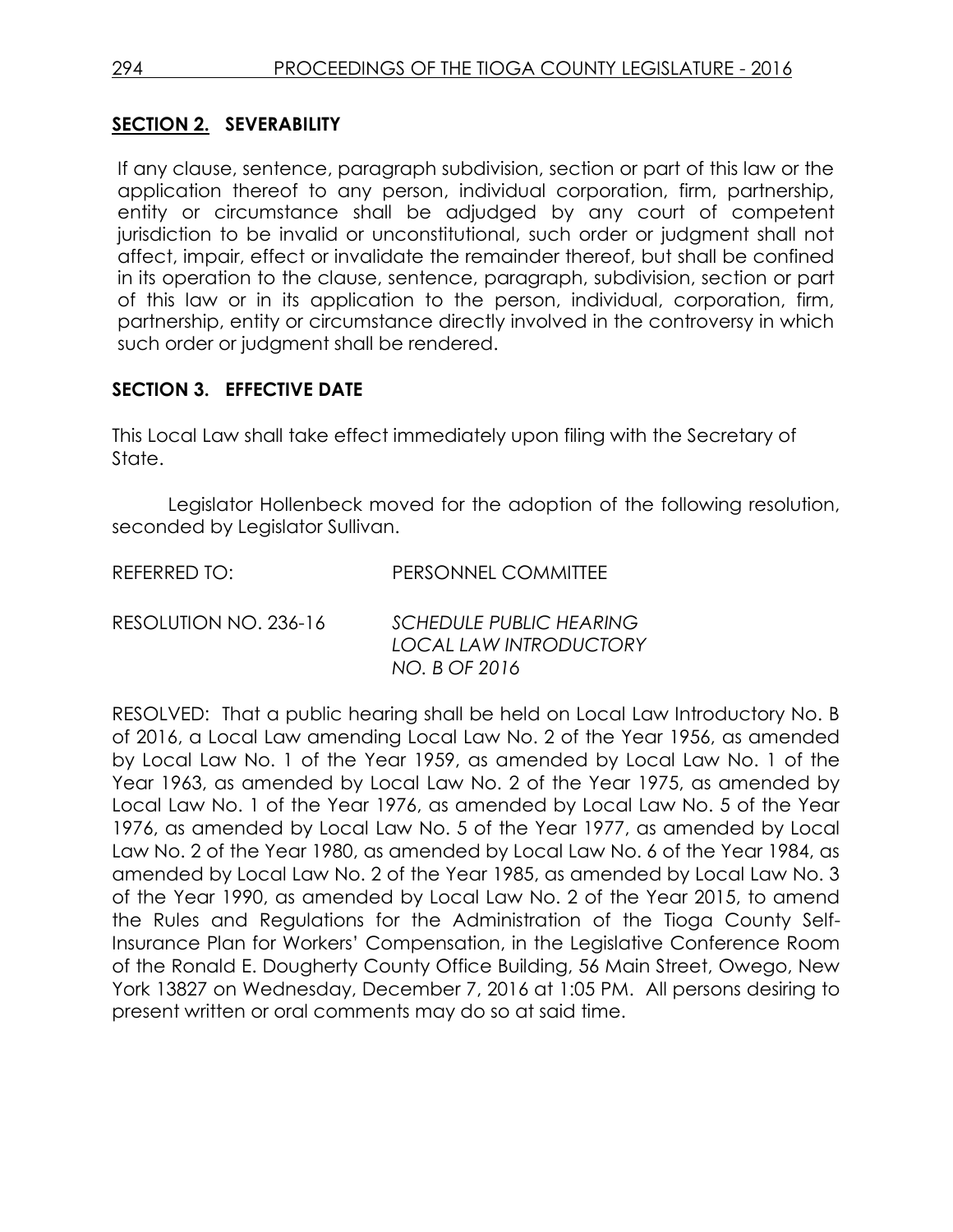### ROLL CALL VOTE

Yes – Legislators Sullivan, Weston, Hollenbeck, Huttleston, Monell, Mullen, Sauerbrey, Roberts and Standinger.

No – None.

Absent – None.

RESOLUTION ADOPTED.

Legislator Monell introduced Local Law Introductory No. C of 2016:

County of Tioga

Local Law No. of the Year 2016.

A Local Law amending Local Law No. 3 of 1978 which provides for filling a vacancy in the office of the Tioga County Legislature.

Be It Enacted by the Legislature of the County of Tioga as follows:

**SECTION 1.** In the event of a vacancy in the office of the Tioga County Legislature at any time other than the expiration of a term of office, such vacancy may be filled by appointment made by a majority of the remaining members of the Tioga County Legislature.

**SECTION 2.** Such person appointed by the Tioga County Legislature pursuant to this local law shall enter upon and faithfully discharge the duties of the office until such time as the office is filled as a result of a general election as provided by law.

#### **SECTION 3. EFFECTIVE DATE**:

This local law shall become effective immediately upon filing with the Office of the Secretary of State.

### **SECTION 4. SEVERABILITY:**

If any clause, sentence, paragraph subdivision, section or part of this law or the application thereof to any person, individual corporation, firm, partnership, entity or circumstance shall be adjudged by any court of competent jurisdiction to be invalid or unconstitutional, such order or judgment shall not affect, impair, effect or invalidate the remainder thereof, but shall be confined in its operation to the clause, sentence, paragraph, subdivision, section or part of this law or in its application to the person, individual, corporation, firm, partnership, entity or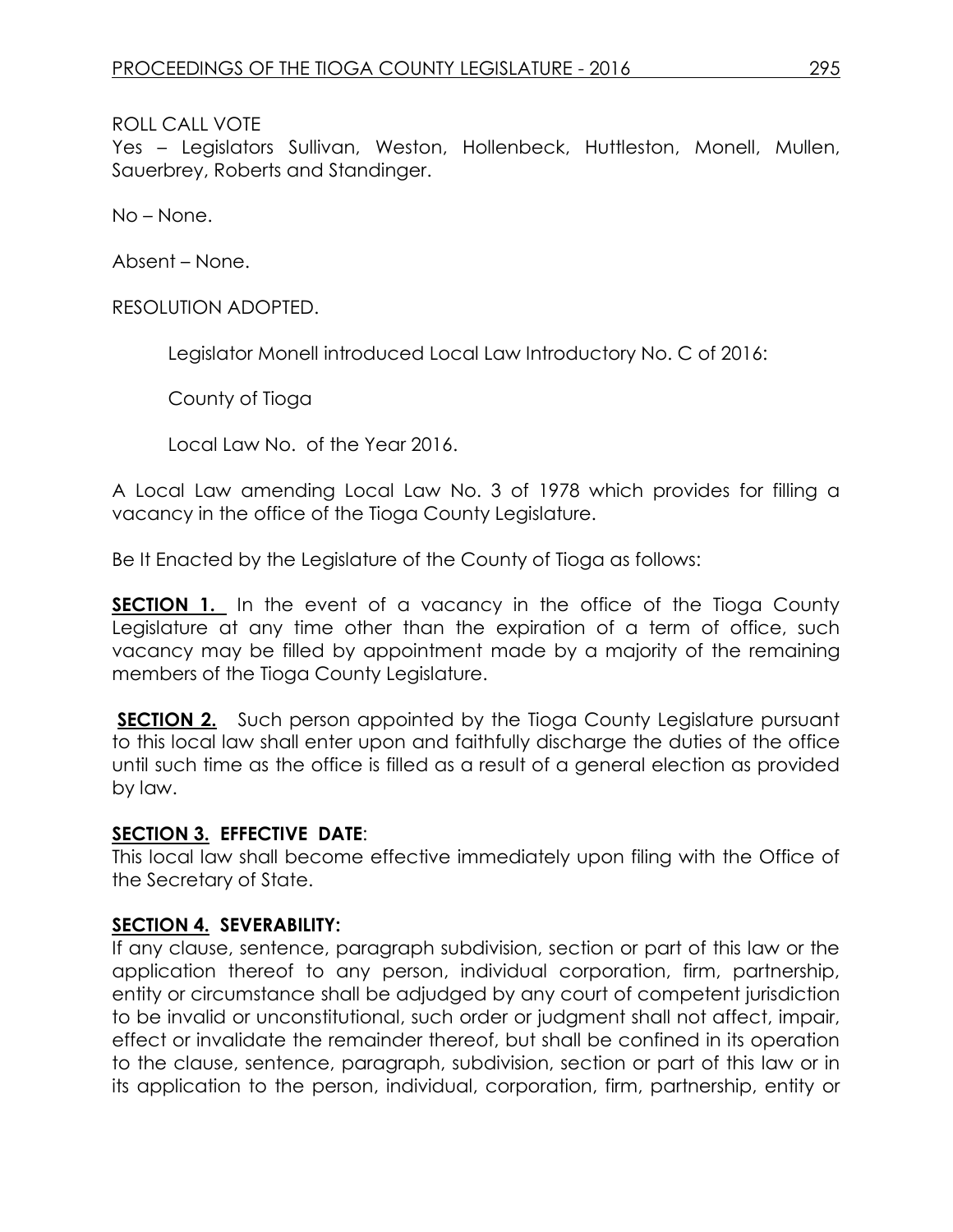circumstance directly involved in the controversy in which such order or judgment shall be rendered.

ROLL CALL VOTE

Yes – Legislators Sullivan, Weston, Hollenbeck, Huttleston, Monell, Mullen, Sauerbrey, Roberts and Standinger.

No – None.

Absent – None.

RESOLUTION ADOPTED.

Legislator Sullivan moved for the adoption of the following resolution, seconded by Legislator Monell.

REFERRED TO: LEGAL/FINANCE

RESOLUTION NO. 237-16 *SCHEDULE PUBLIC HEARING INTRODUCTORY NO. C OF 2016 REGARDING THE ADOPTION OF A PROPOSED LOCAL LAW AMENDING LOCAL LAW NO. 3 OF 1978 PROVIDING FOR FILLING A VACANCY IN THE TIOGA COUNTY LEGISLATURE* 

RESOLVED: That a public hearing shall be held on Local Law Introductory No. C of 2016 at the Ronald E. Dougherty County Office Building, Legislative Conference Room, 56 Main Street, Owego, NY on Wednesday, December 7, 2016 at 1:10 p.m. regarding the adoption of a local law amending Local Law No. 3 of 1978 providing for filling a vacancy in the Tioga County Legislature at any time other than the expiration of a term of office. All persons desiring to present written or oral comments may do so at said time.

### ROLL CALL VOTE

Yes – Legislators Sullivan, Weston, Hollenbeck, Huttleston, Monell, Mullen, Sauerbrey, Roberts and Standinger.

No – None.

Absent – None.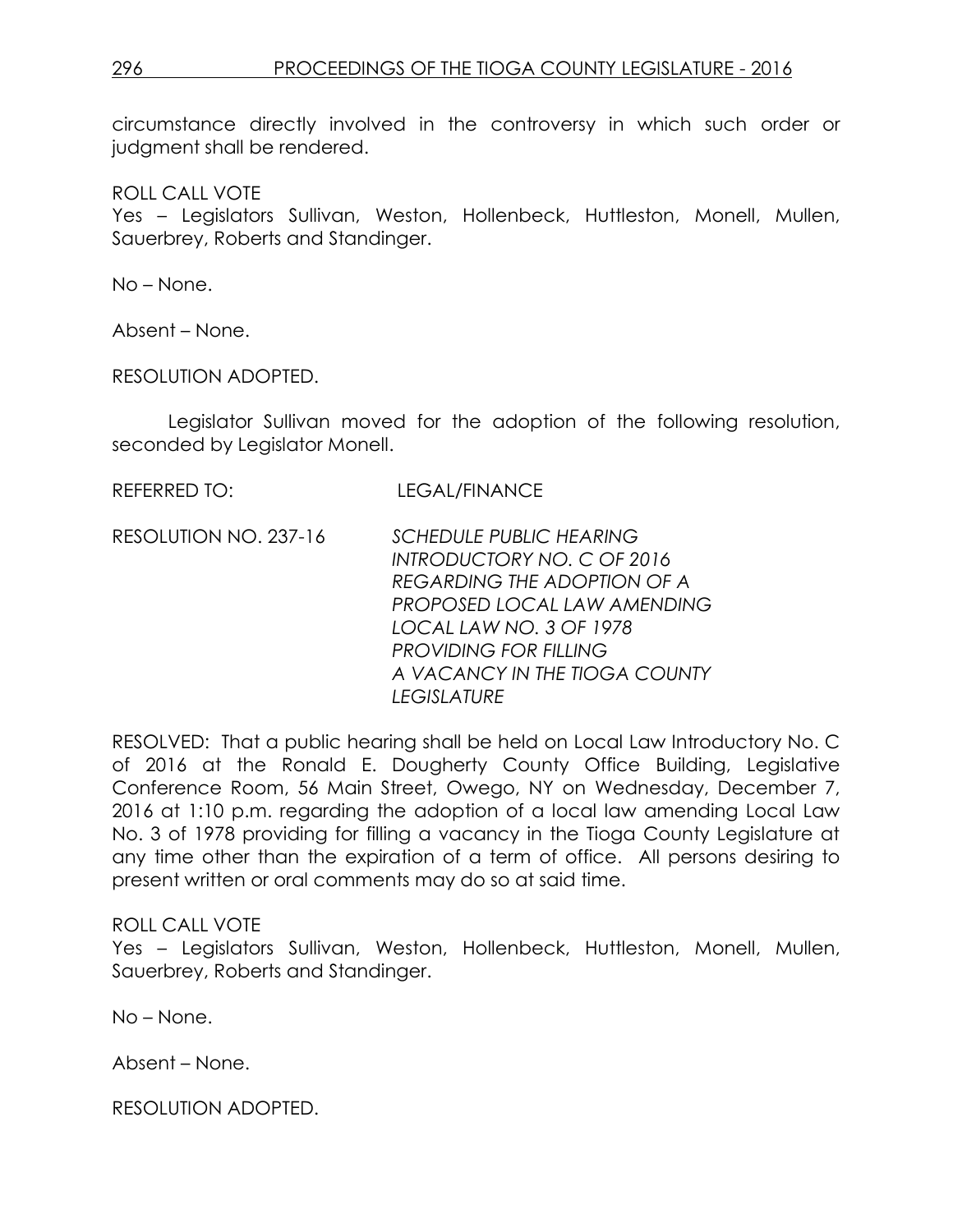Legislator Sullivan moved for the adoption of the following resolution, seconded by Legislator Huttleston.

| REFERRED TO:          | ADMINISTRATIVE SERVICES COMMITTEE<br>PERSONNEL COMMITTEE |
|-----------------------|----------------------------------------------------------|
| RESOLUTION NO. 238-16 | APPOINTMENT OF REPUBLICAN<br>ELECTION COMMISSIONER       |

WHEREAS: The Chairman of the Republican Party has submitted their recommendation to the Clerk of the Legislature; therefore be it

RESOLVED: That Bernadette M. Toombs be and hereby is appointed Election Commissioner for the Republican Party from January 1, 2017 through December 31, 2018.

ROLL CALL VOTE Yes – Legislators Sullivan, Weston, Hollenbeck, Huttleston, Monell, Mullen, Sauerbrey, Roberts and Standinger.

No – None.

Absent – None.

RESOLUTION ADOPTED.

Legislator Mullen moved for the adoption of the following resolution, seconded by Legislator Hollenbeck.

| REFERRED TO:          | PUBLIC SAFETY COMMITTEE<br>PERSONNEL COMMITTEE          |
|-----------------------|---------------------------------------------------------|
| RESOLUTION NO. 239-16 | AUTHORIZE 2017 CONTRACTS WITH SADD<br>SCHOOL ASSOCIATES |

WHEREAS: It is the desire of the STOP DWI Program to arrange five contracts with SADD School Associates which are defined as Independent contractors not entitled to County Employee benefits; and

WHEREAS: It is the desire to award the five SADD School Associate contracts for the calendar year 2017 to the following individuals; Aria French to serve the Candor School District; Matthew Cicchetti to serve the Newark Valley School District; Joan Beck to serve the Owego Apalachin School District; Britney Elsey to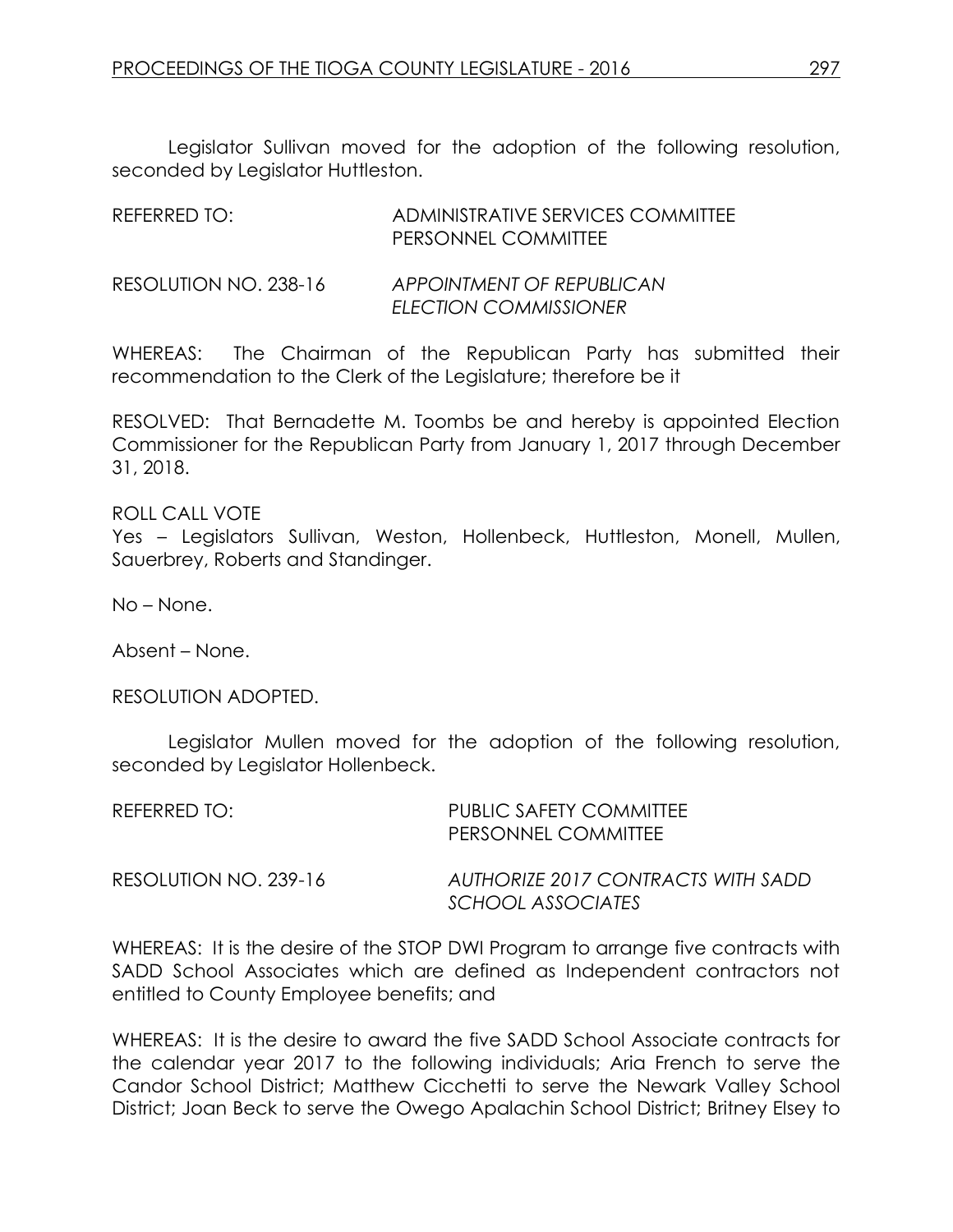serve the Spencer Van Etten School District, and Janice Barto to serve the Tioga Central School District; and

WHEREAS: Each SADD School Associate will be compensated \$100 each month for the ten months of the school year, but will not exceed \$1,000 for the year; and

WHEREAS: The Tioga County Attorney has approved the agreement that defines the rights and responsibilities of all the parties involved and outlines the compensation to be paid to the STOP DWI School Associates; therefore be it

RESOLVED: That these contracts for SADD School Associates be authorized for the 2017 calendar year.

ROLL CALL VOTE Yes – Legislators Sullivan, Weston, Hollenbeck, Huttleston, Monell, Mullen, Sauerbrey, Roberts and Standinger.

No – None.

Absent – None.

RESOLUTION ADOPTED.

Legislator Mullen moved for the adoption of the following resolution, seconded by Legislator Monell.

| REFERRED TO: I        | PUBLIC SAFETY COMMITTEE<br>PERSONNEL COMMITTEE                                      |
|-----------------------|-------------------------------------------------------------------------------------|
| RESOLUTION NO. 240-16 | AUTHORIZE BACKFILL PART TIME<br>ASSISTANT FIRE COORDINATOR<br><b>BUREAU OF FIRE</b> |

WHEREAS: The Tioga County Bureau of Fire has a need to backfill the part-time Assistant Fire Coordinator position due to the reassignment of the incumbent; and

WHEREAS: The Fire Coordinator has identified a qualified candidate who has been found to meet the minimum qualifications of the part-time Assistant Fire Coordinator title; therefore be it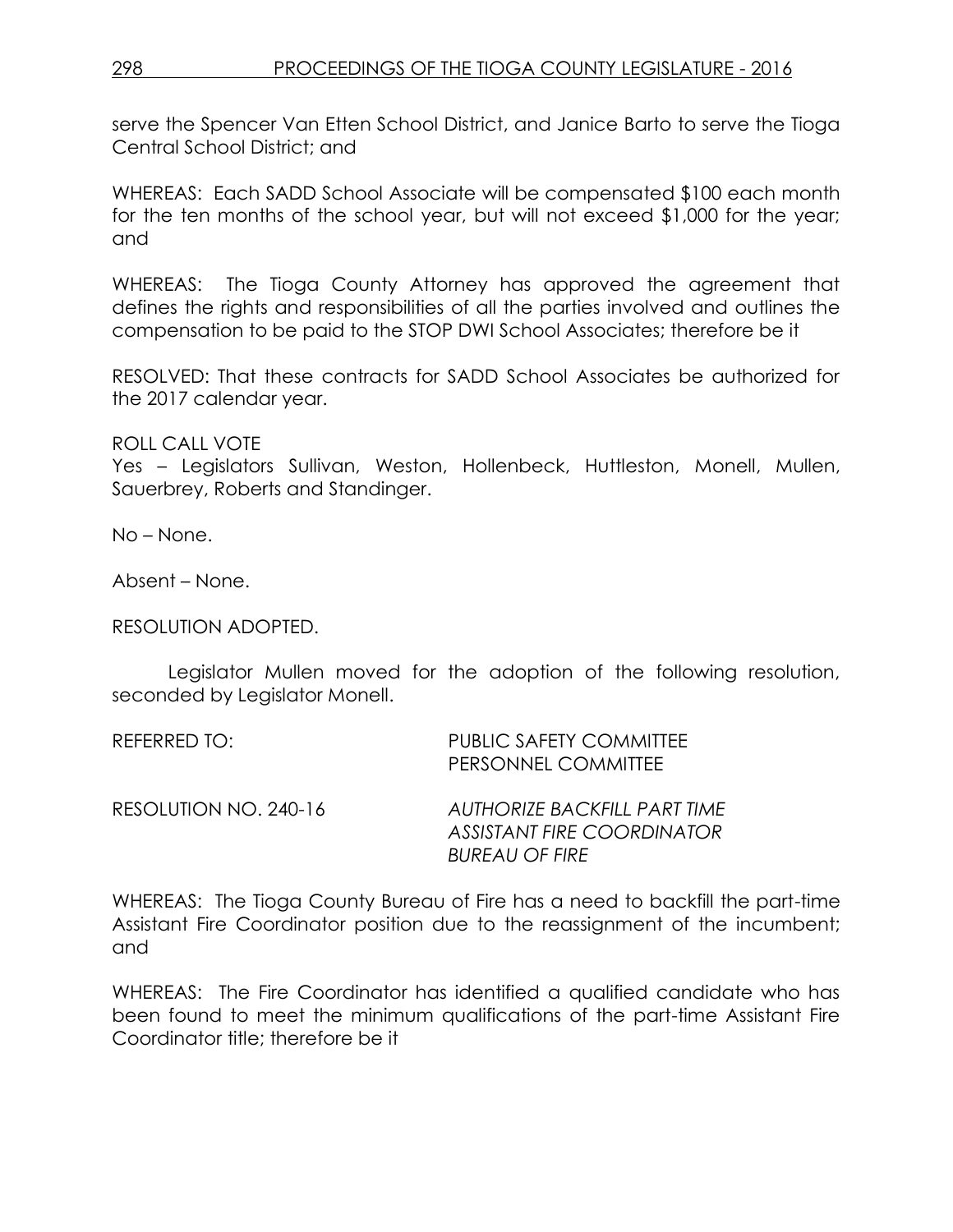RESOLVED: That the Tioga County Legislature authorizes the backfill of the parttime Assistant Fire Coordinator with David Churchman effective November 28, 2016, an annual non-union salary of \$2,600.00.

ROLL CALL VOTE

Yes – Legislators Sullivan, Weston, Hollenbeck, Huttleston, Monell, Mullen, Sauerbrey, Roberts and Standinger.

No – None.

Absent – None.

RESOLUTION ADOPTED.

Legislator Mullen moved for the adoption of the following resolution, seconded by Legislator Standinger.

REFERRED TO: PUBLIC SAFETY COMMITTEE PERSONNEL COMMITTEE RESOLUTION NO. 241-16 *AUTHORIZE DESIGNATION OF FIRST ASSISTANT BUREAU OF FIRE*

WHEREAS: The Tioga County Bureau of Fire has a need to designate one of the Assistant Fire Coordinator's as a First Assistant due to recent staff changes; and

WHEREAS: The County Fire Coordinator has determined whom within the Assistant Fire Coordinator staff he would like to assign this designation to; therefore be it

RESOLVED: That the Tioga County Legislature authorizes the County Fire Coordinator to designate Steve Fedorowicz, as First Assistant, effective November 28, 2016; and be it further

RESOLVED: That said designation will result in an increase of \$2,000.00 to Mr. Fedorowicz's current salary and his total annual, non-union salary shall be \$6,163.00, effective November, 28, 2016.